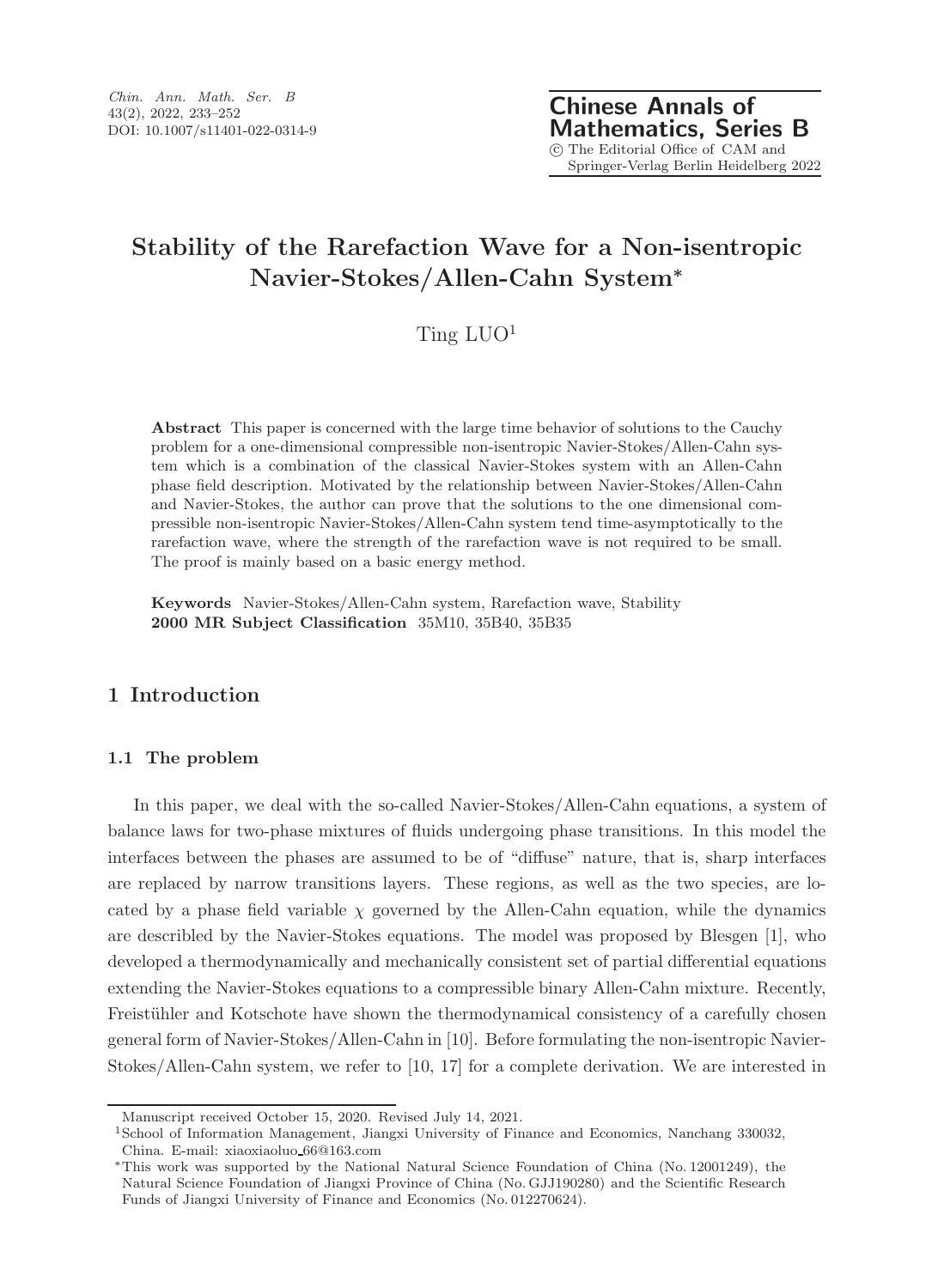the form of the following compressible Navier-Stokes/Allen-Cahn system (see [17]) in  $\mathbb{R}^n$ ,

$$
\begin{cases}\n\partial_t \rho + \nabla \cdot (\rho u) = 0, \\
\partial_t (\rho u) + \nabla \cdot (\rho u \otimes u) - \nabla \cdot \mathbb{T} = \rho f_{ext}, \\
\partial_t (\rho \overline{E}) + \nabla \cdot (\rho \overline{E} u) - \nabla \cdot (\beta \nabla \theta) - \nabla \cdot (\mathbb{T} \cdot u) = \rho f_{ext} u, \\
\partial_t (\rho \chi) + \nabla \cdot (\rho \chi u) + \frac{\theta}{a} \left\{ - \nabla \cdot \left( \partial_{\nabla \chi} \left( \frac{\rho}{\theta} F \right) \right) + \partial_{\chi} \left( \frac{\rho}{\theta} F \right) \right\} = 0\n\end{cases}
$$
\n(1.1)

for  $(t, x) \in (0, +\infty) \times \mathbb{R}^n$ . Here  $\rho, u$  and  $\theta$  denote the total density, the mean velocity, and the temperature, of the fluids mixture, respectively.  $\chi$  is the concentration difference of the two components.  $\overline{E}$  denotes the total energy density of the mixture,

$$
\overline{E} := E + \frac{1}{2}|u|^2. \tag{1.2}
$$

The thermal conductivity  $\beta > 0$  may depend on  $\xi = (\rho, \chi, \theta)$ . The parameter  $a > 0$  represents a relaxation time. Luo et al. [22] obtained a special form of the Navier-Stokes/Allen-Cahn system by taking the special free energy  $F$ , i.e.,

$$
F(\rho, \theta, \chi, \phi) = R\theta \ln \rho - \frac{R\theta}{\gamma - 1} \ln \theta + \frac{\theta}{\delta} Q(\chi) + \frac{\theta \delta}{2\rho} \phi, \quad \phi = |\nabla \chi|^2,
$$
 (1.3)

where  $\gamma > 1$  and the constant  $\delta > 0$ , then the Navier-Stokes/Allen-Cahn system in threedimensional under assumpitions becomes

$$
\begin{cases}\n\partial_t \rho + \text{div}(\rho u) = 0, \\
\partial_t (\rho u) + \text{div}(\rho u \otimes u) + \nabla p = \mu \Delta u + \tilde{\mu} \nabla \text{div}u - \frac{\delta}{2} \text{div}(\theta \nabla \chi \otimes \nabla \chi) + \rho f_{ext}, \\
\partial_t (\rho E) + \text{div}(\rho E u) = \beta \Delta \theta + \mathbb{T} : \nabla u, \\
\partial_t (\rho \chi) + \text{div}(\rho \chi u) = \frac{\delta \theta}{a} \Delta \chi - \frac{\theta \rho}{a \delta} \partial_\chi Q(\chi),\n\end{cases}
$$
\n(1.4)

where  $\mathbb{T} : \nabla u = \sum_{i}$  $\sum_{i,j} T_{ij} \partial_i u_j$  and  $\widetilde{\mu} = \frac{1}{3} \mu + \lambda$ .

Furthermore, we assume that  $Q(\chi) = \frac{\chi^4}{4} - \frac{\chi^2}{2}$  $\frac{\zeta^2}{2}$ ,  $f_{ext} = 0$  and  $\lambda = -\frac{1}{3}\mu$ . Then the Navier-Stokes/Allen-Cahn system in one-dimensional under assumpitions becomes

$$
\begin{cases}\n\partial_t \rho + \partial_x (\rho u) = 0, \\
\rho \partial_t u + \rho u \partial_x u + \partial_x p(\rho, \theta) = \mu \partial_x^2 u - \frac{\delta}{2} \partial_x (\theta (\partial_x \chi)^2), \\
\frac{R}{\gamma - 1} \rho \partial_t \theta + \frac{R}{\gamma - 1} \rho u \partial_x \theta + p(\rho, \theta) \partial_x u = \beta \partial_x^2 \theta + \mu (\partial_x u)^2 - \frac{\delta}{2} \theta \partial_x u (\partial_x \chi)^2, \\
\rho \partial_t \chi + \rho u \partial_x \chi = \frac{\delta \theta}{a} \partial_x^2 \chi - \frac{\theta \rho}{a \delta} (\chi^3 - \chi)\n\end{cases} \tag{1.5}
$$

for  $(x, t) \in \mathbb{R} \times (0, +\infty)$ . Here  $\rho > 0$  denotes the total density, u represents the mean velocity of the fluid mixture,  $\theta$  corresponds to temperature of the fluid mixture,  $\chi$  is the concentration difference of the two components. The positive constants  $\mu$  and  $\beta$  denote the viscosity and heat conduction coefficients, respectively. The parameter  $a > 0$  represents a relaxation time and the constant  $\delta > 0$  represents the thickness of the interfacial region. The Navier-Stokes/Allen-Cahn system describes two-phase patterns in a flowing liquid including phase transformations.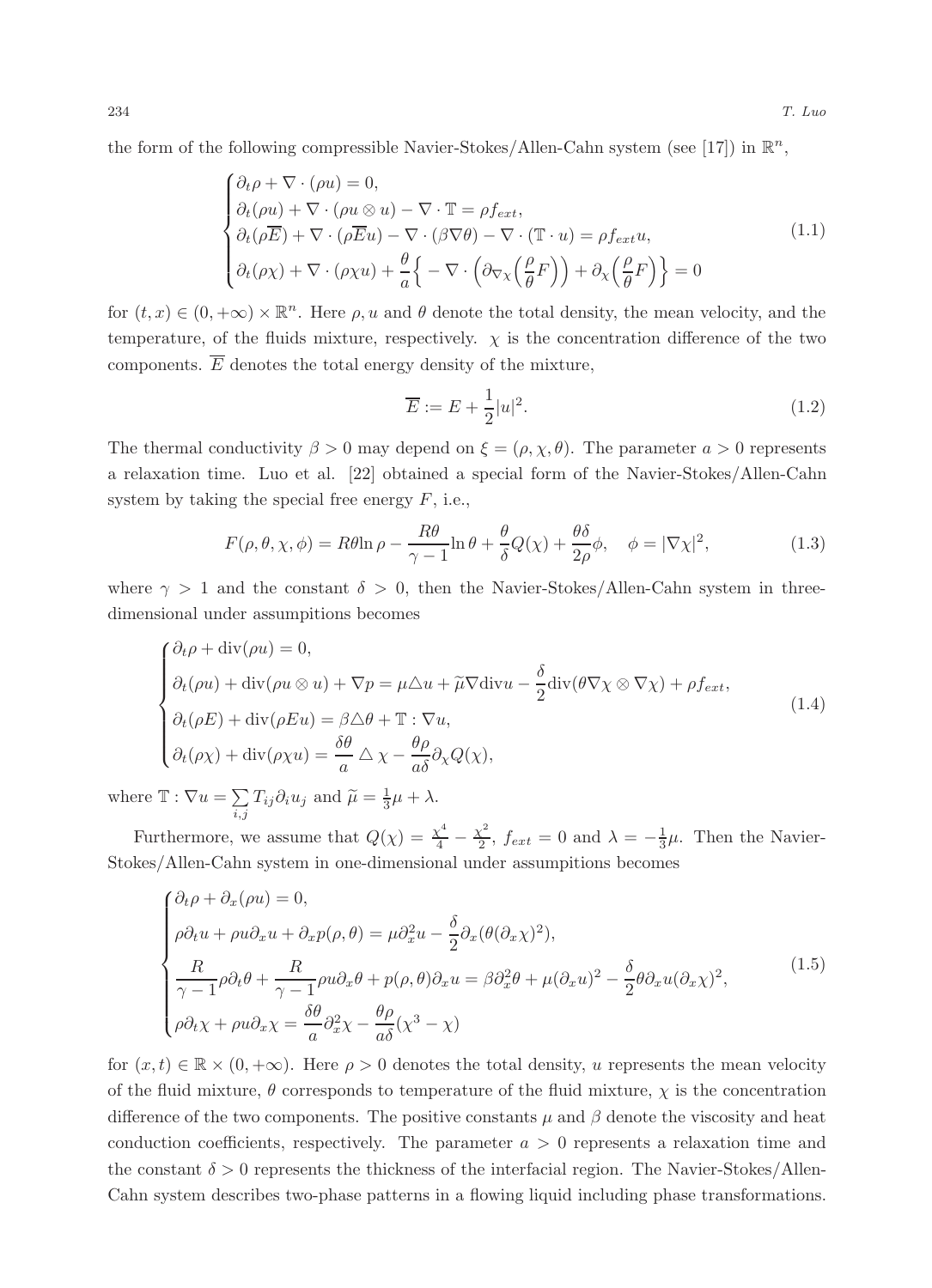A phase field variable  $\chi$  is introduced and a mixing energy is defined in terms of  $\chi$  and its spatial gradient.

Initial data for system (1.5) are given by

$$
[\rho, u, \theta, \chi](0, x) = [\rho_0, u_0, \theta_0, \chi_0](x), \quad x \in \mathbb{R}.
$$
 (1.6)

We assume that those initial data at both far fields  $x = \pm \infty$  are constants, namely

$$
\lim_{x \to \pm \infty} [\rho_0, u_0, \theta_0, \chi_0](x) = [\rho_{\pm}, u_{\pm}, \theta_{\pm}, \chi_{\pm}],
$$
\n(1.7)

where  $\rho_{\pm} > 0$ ,  $u_{\pm}$ ,  $\theta_{\pm}$  and  $\chi_{\pm}$  can be distinct.

#### 1.2 Euler system and rarefaction wave

In order to study the large time behavior of solutions to Cauchy problem  $(1.5)$ – $(1.7)$ , we notice that in the setting of the concentration  $\chi = 1$  for the large time behavior, Navier-Stokes/Allen-Cahn system (1.5) can be reduced to the following Navier-Stokes system in the form

$$
\begin{cases} \partial_t \rho + \partial_x (\rho u) = 0, \\ \partial_t (\rho u) + \partial_x (\rho u^2) + \partial_x p (\rho, \theta) = \mu \partial_x^2 u, \\ \frac{R}{\gamma - 1} \rho \partial_t \theta + \frac{R}{\gamma - 1} \rho u \partial_x \theta + p (\rho, \theta) \partial_x u = \beta \partial_x^2 \theta + \mu (\partial_x u)^2. \end{cases}
$$
(1.8)

We define its entropy in terms of its density and temperature by

$$
S = \frac{R}{\gamma - 1} \ln \left( \frac{R\theta}{A} \right) - R \ln \rho + \frac{R}{\gamma - 1},\tag{1.9}
$$

where  $\hat{A}$  is a positive constant. It is straightforward to verify from  $(1.5)$  that

$$
\partial_t S + u \partial_x S = \frac{\mu}{\rho \theta} (\partial_x u)^2 + \frac{\beta}{\rho \theta} \partial_x^2 \theta.
$$
\n(1.10)

For later application, under the assumptions (1.7), we set  $S_{\pm}$  to be the values of S at both far fields in terms of  $\rho_{\pm}$  and  $\theta_{\pm}$ , i.e.,

$$
S_{\pm} = \frac{R}{\gamma - 1} \ln \left( \frac{R \theta_{\pm}}{A} \right) - R \ln \rho_{\pm} + \frac{R}{\gamma - 1}
$$
\n(1.11)

at both far fields. Also note that in terms of S and  $\rho$ ,

$$
p(\rho,\theta) = \frac{A}{e} \exp\left(\frac{\gamma - 1}{R}S\right) \rho^{\gamma}.
$$

To construct the rarefaction wave of Navier-Stokes/Allen-Cahn system in the non-isentropic case, we assume  $S_+ = S_- = S_\infty$ , equivalently, by (1.11),

$$
\frac{\theta_{+}}{\theta_{-}} = \left(\frac{\rho_{+}}{\rho_{-}}\right)^{\gamma - 1}.\tag{1.12}
$$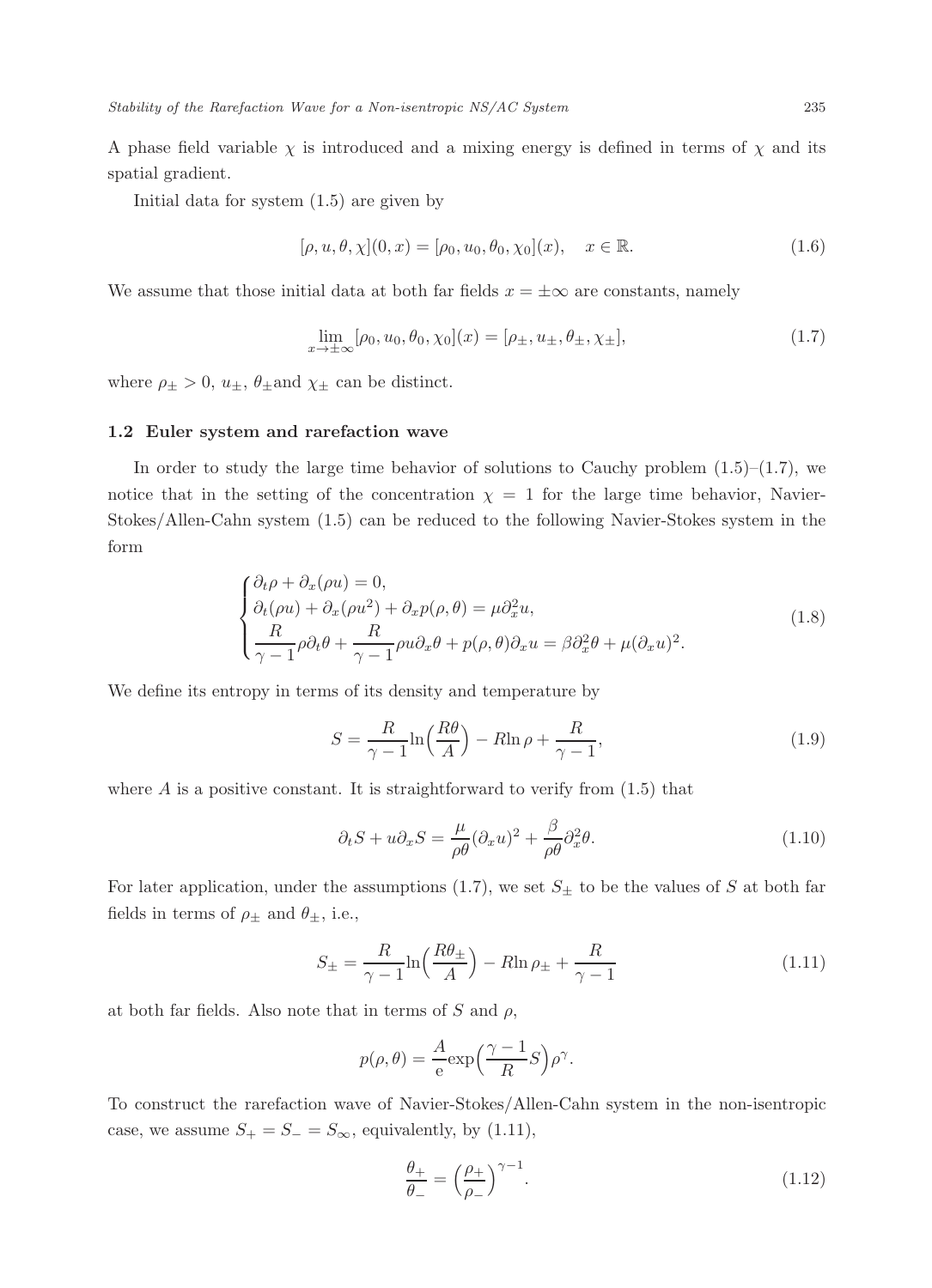Therefore, as in [19], in the rarefaction wave  $\theta$  can be determined in terms of  $\rho$  by (1.9) in the way that S takes the constant value  $S_{\infty}$ . Furthermore, skipping terms of the second-order derivatives, we may expect that system (1.8) tends in large time to the following Euler equations:

$$
\begin{cases} \partial_t \rho + u \partial_x \rho + \rho \partial_x u = 0, \\ \rho \partial_t u + \rho u \partial_x u + B \partial_x (\rho^\gamma) = 0, \end{cases}
$$
 (1.13)

where  $B$  is constant given by

$$
B = \frac{A}{e} \exp\left(\frac{\gamma - 1}{R} S_{\infty}\right) > 0.
$$
\n(1.14)

Motivated by the above formal computations, the large time behavior of solutions to Cauchy problem  $(1.5)$ – $(1.6)$  under the condition  $(1.7)$  is expected to be determined by the Riemann problem for the above Euler system (1.13) with initial data given by

$$
[\rho, u](0, x) = \begin{cases} [\rho_-, u_-, & x < 0, \\ [\rho_+, u_+, & x > 0. \end{cases}
$$
 (1.15)

To study the rarefaction wave, one can see that system  $(1.13)$  has two characteristics (see [4, 25])

$$
\begin{cases} \lambda_1(\rho, u) = u - \sqrt{B\gamma \rho^{\gamma - 1}}, \\ \lambda_2(\rho, u) = u + \sqrt{B\gamma \rho^{\gamma - 1}}, \end{cases}
$$

which are genuinely nonlinear and give rise to the rarefaction wave curves

$$
R_1[\rho_-, u_-] \equiv \left\{ [\rho, u] \in \mathbb{R}_+ \times \mathbb{R} \middle| u = u_- - \int_{\rho_-}^{\rho} \sqrt{B\gamma z^{\gamma - 3}} dz, \ \rho < \rho_-, \ u > u_- \right\}
$$

and

$$
R_2[\rho_-, u_-] \equiv \left\{ [\rho, u] \in \mathbb{R}_+ \times \mathbb{R} \middle| u = u_- + \int_{\rho_-}^{\rho} \sqrt{B\gamma z^{\gamma-3}} dz, \ \rho > \rho_-, \ u > u_- \right\},\
$$

respectively. For the simplicity of presentation, we consider only the 1-rarefaction wave, as the case for 2-rarefaction wave can be treated in the completely same way. Thus two constant states  $[\rho_{\pm}, u_{\pm}]$  satisfy

$$
u_{+} = u_{-} - \int_{\rho_{-}}^{\rho_{+}} \sqrt{B\gamma z^{\gamma - 3}} dz, \quad 0 < \rho_{+} < \rho_{-}, \tag{1.16}
$$

and the Riemann problem (1.13) and (1.15) admits a self-similar solution, the centered 1 rarefaction wave  $\left[\rho^R, u^R\right] \left(\frac{x}{t}\right)$ , which is defined by

$$
\begin{cases}\nu^{R} = u_{-} - \int_{\rho_{-}}^{\rho^{R}} \sqrt{B\gamma z^{\gamma-3}} dz, \\
\lambda_{1}(\rho^{R}(\frac{x}{t}), u^{R}(\frac{x}{t})) = \begin{cases}\n\lambda_{1}(\rho_{-}, u_{-}), & \frac{x}{t} < \lambda_{1}(\rho_{-}, u_{-}), \\
\frac{x}{t}, & \lambda_{1}(\rho_{-}, u_{-}) \leq \frac{x}{t} < \lambda_{1}(\rho_{+}, u_{+}), \\
\lambda_{1}(\rho_{+}, u_{+}), & \frac{x}{t} \geq \lambda_{1}(\rho_{+}, u_{+}).\n\end{cases}\n\end{cases}
$$

In light of (1.9) and (1.14), one can define the corresponding profiles of  $\theta$  as follows:

$$
\theta^R = \frac{B}{R} (\rho^R)^{\gamma - 1} \tag{1.17}
$$

as long as the conditions for the far-field data hold, namely, (1.12).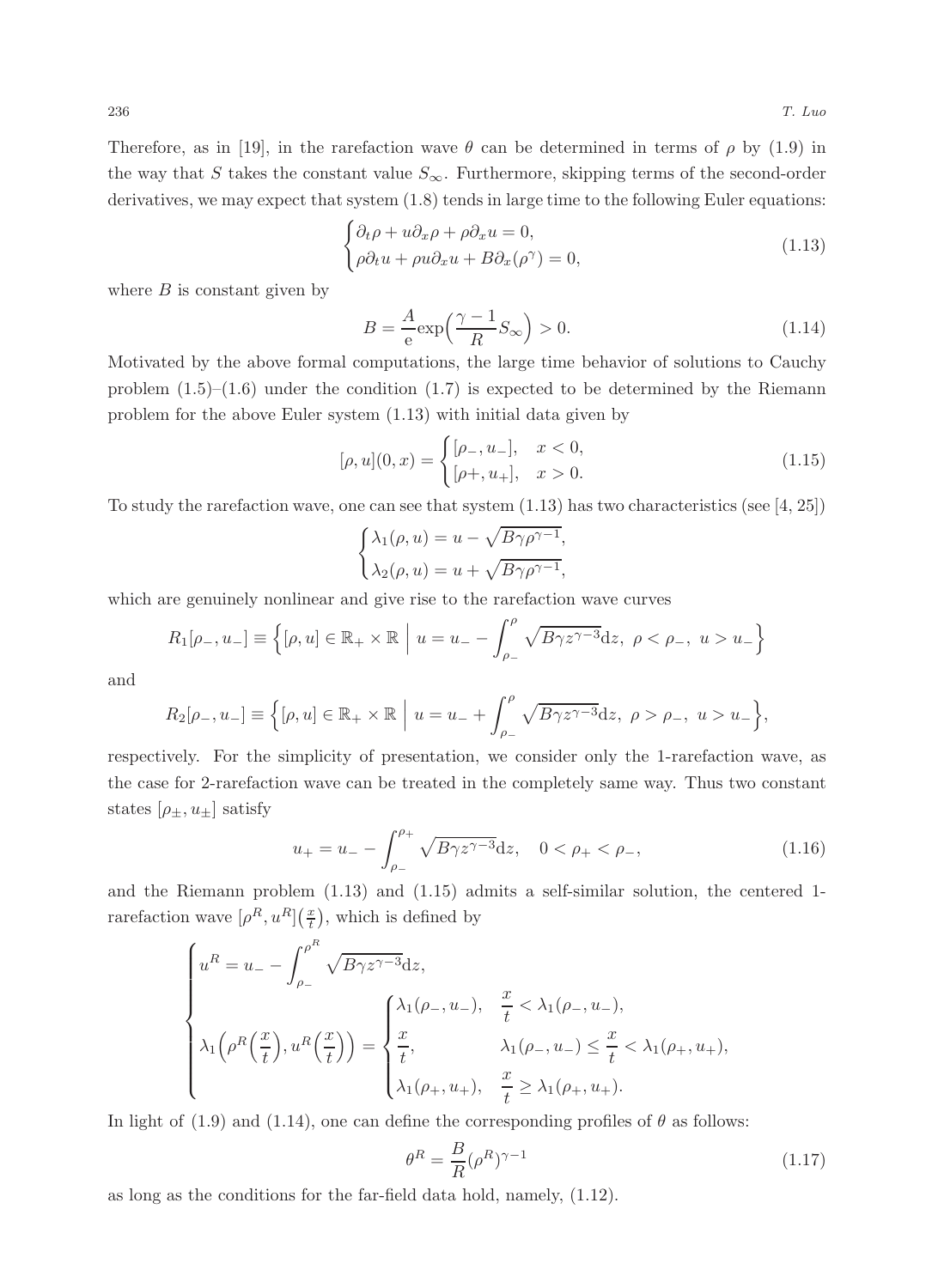#### 1.3 Approximate rarefaction wave

As in [23], to study the asymptotic stability of the rarefaction wave  $[\rho^R, u^R, \theta^R](\frac{x}{t})$  for Euler system (1.13), one has to use its smooth approximation  $[\rho^r, u^r, \theta^r](t, x)$ . To construct it, one can start with the Riemann problem on the Burgers' equation

$$
\begin{cases} \partial_t w + w \partial_x w = 0, \\ w(x, 0) = w_0 = \begin{cases} w_-, & x < 0, \\ w_+, & x > 0 \end{cases} \end{cases} \tag{1.18}
$$

for  $w_$  <  $w_+$ . Note that the solution to (1.18) is given by

$$
w^{R}\left(\frac{x}{t}\right) = \begin{cases} w_{-}, & x \leq w_{-}t, \\ \frac{x}{t}, & w_{-}t < x < w_{+}t, \\ w_{+}, & w_{+}t \leq x. \end{cases}
$$

The solution to the Burger's equation turns out to be smooth if the initial data is smooth and increasing. Here we refer to the construction introduced in [23] where the initial data is chosen so that its spatial derivative is proportional to a parameter  $\epsilon > 0$ . Hence,  $w^R(\frac{x}{t})$  can be approximated by the smooth function  $\overline{w}(t, x)$ , which is a solution to

$$
\begin{cases} \partial_t w + w \partial_x w = 0, \\ w(0, x) = w_0(x) = \frac{1}{2}(w_+ + w_-) + \frac{1}{2}(w_+ - w_-) \tanh(\epsilon x), \end{cases}
$$
(1.19)

where the constant  $\epsilon > 0$  is to be chosen later on.

**Lemma 1.1** Let  $\overline{\delta} = w_+ - w_-$  be the wave strength of the 1-rarefaction wave. Then problem (1.19) has a unique smooth solution  $\overline{w}(t, x)$  which satisfies the following properties:

- (i)  $w_- < \overline{w}(t, x) < w_+, \ \partial_x \overline{w} > 0$  for  $x \in \mathbb{R}$  and  $t \geq 0$ .
- (ii) For any  $1 \le p \le +\infty$ , there exists a constant  $C_p$  such that for  $t > 0$ ,

$$
\|\partial_x \overline{w}\|_{L^p} \le C_p \min\{\overline{\delta} \epsilon^{1-\frac{1}{p}}, \overline{\delta}^{\frac{1}{p}} t^{-1+\frac{1}{p}}\},
$$
  

$$
\|\partial_x^2 \overline{w}\|_{L^p} \le C_p \min\{\overline{\delta} \epsilon^{2-\frac{1}{p}}, \epsilon^{1-\frac{1}{p}} t^{-1}\},
$$
  

$$
\|\partial_x^3 \overline{w}\|_{L^p} \le C_p \min\{\overline{\delta} \epsilon^{3-\frac{1}{p}}, \epsilon^{2-\frac{1}{p}} t^{-1}\}.
$$

(iii)  $\lim_{t\to+\infty} \sup_{x\in\mathbb{R}}$  $\left|\overline{w}(t,x)-w^R\left(\frac{x}{t}\right)\right|=0.$ 

Now one can define the smooth approximate profile  $[\rho^r, u^r, \theta^r](t, x)$  in terms of

$$
\begin{cases}\n\lambda_1(\rho^r, u^r) = \overline{w}(1+t, x), & \lambda_1(\rho_\pm, u_\pm) = w_\pm, \\
u^r = u_--\int_{\rho_-}^{\rho^r} \sqrt{B\gamma z^{\gamma-3}} dz, \\
\theta^r = \frac{B}{R}(\rho^r)^{\gamma-1}.\n\end{cases}
$$
\n(1.20)

Note that  $(\rho^r, u^r)$  satisfies Euler system (1.13). With Lemma 1.1 in hand, one has the following lemma.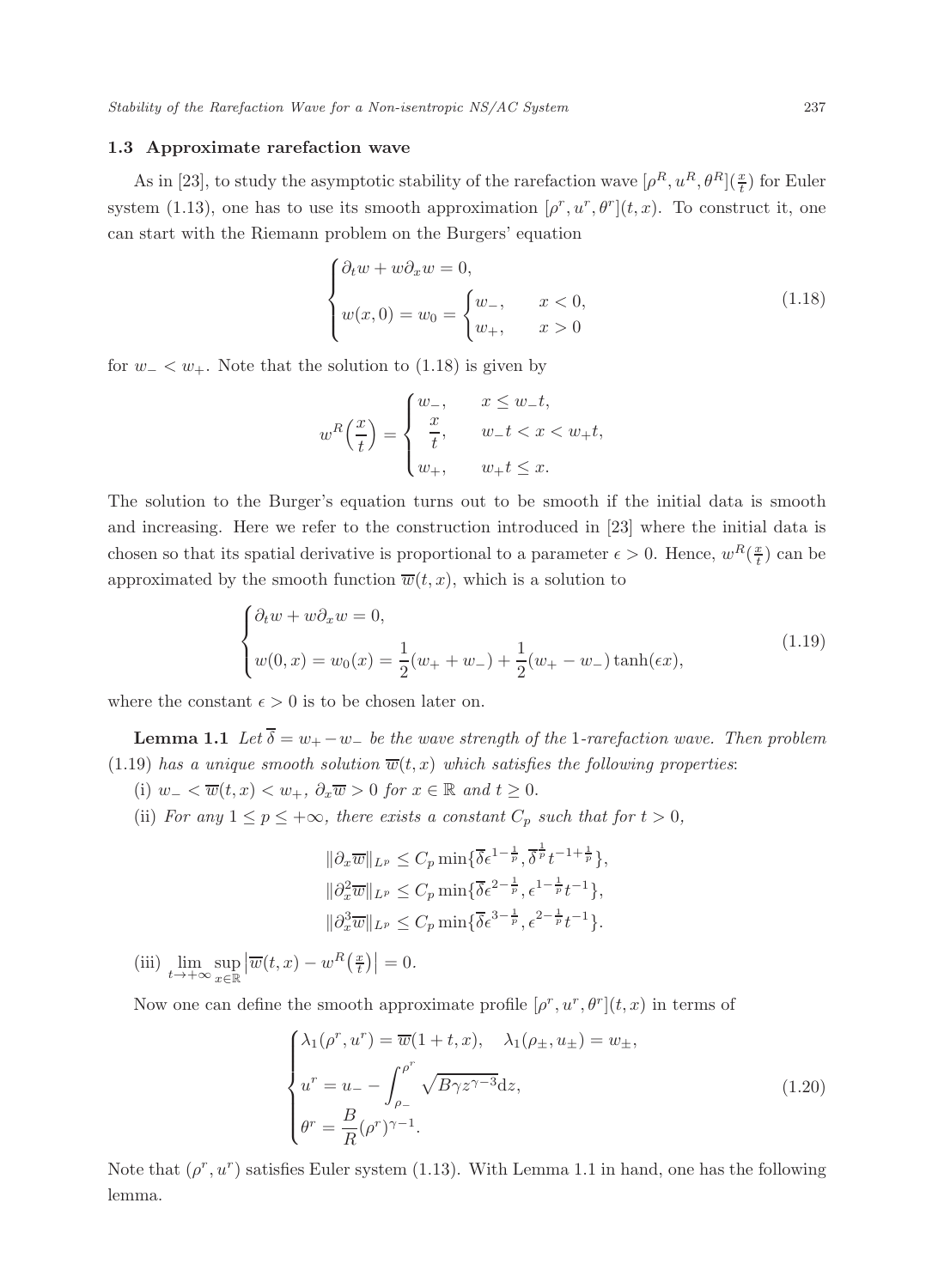**Lemma 1.2** Let  $\delta_r = |\rho_+ - \rho_-| + |u_+ - u_-|$  be the wave strength. The approximate rarefaction profile  $[\rho^r, u^r, \theta^r](t, x)$  given by  $(1.20)$  satisfies

(i)  $\partial_x u^r > 0$  and  $\rho_+ < \rho^r(t, x) < \rho_-, u_- < u^r(t, x) < u_+$  for  $x \in \mathbb{R}$  and  $t \ge 0$ .

(ii) For any  $1 \le p \le +\infty$ , there exists a constant  $C_p$  such that for  $t > 0$ ,

$$
\|\partial_x[\rho^r, u^r, \theta^r]\|_{L^p} \le C_p \min\{\delta_r \epsilon^{1-\frac{1}{p}}, \delta_r^{\frac{1}{p}} (1+t)^{-1+\frac{1}{p}}\},
$$
  

$$
\|\partial_x^2[\rho^r, u^r, \theta^r]\|_{L^p} \le C_p \min\{\delta_r \epsilon^{2-\frac{1}{p}}, \epsilon^{1-\frac{1}{p}} (1+t)^{-1}\},
$$
  

$$
\|\partial_x^3[\rho^r, u^r, \theta^r]\|_{L^p} \le C_p \min\{\delta_r \epsilon^{3-\frac{1}{p}}, \epsilon^{2-\frac{1}{p}} (1+t)^{-1}\}.
$$

(iii)  $\lim_{t\to+\infty} \sup_{x\in\mathbb{R}}$  $\left| \left[ \rho^r, u^r, \theta^r \right](t,x) - \left[ \rho^R, u^R, \theta^R \right] \left( \frac{x}{t} \right) \right| = 0.$ 

#### 1.4 Main results

With the above preparation, the main result of this paper is stated as follows.

**Theorem 1.1** Let the far-field constant states  $[\rho_{\pm}, u_{\pm}, \theta_{\pm}, \chi_{\pm}]$  satisfy (1.16). There are constants  $\varepsilon_0 > 0$  and  $C_0 > 0$  such that if

$$
\|[\rho_0(x) - \rho^r(0, x), u_0(x) - u^r(0, x), \theta_0(x) - \theta^r(0, x)]\|_{H^1} + \|\chi_0(x) - 1\|_{H^2} + \epsilon \leq \varepsilon_0,
$$

where  $\epsilon > 0$  is the parameter appearing in (1.19), then Cauchy problem (1.5)–(1.6) admits a unique global solution  $[\rho, u, \theta, \chi]$  satisfying

$$
\sup_{t\geq 0} (\|[\rho - \rho^r, u - u^r, \theta - \theta^r]\|_{H^1} + \|\chi - 1\|_{H^2}) \leq C_0 \varepsilon_0.
$$
\n(1.21)

Moreover, the solution  $[\rho, u, \theta, \chi]$  tends time-asymptotically to the rarefaction wave in the sense that

$$
\lim_{t \to +\infty} \sup_{x \in \mathbb{R}} \left| [\rho, u, \theta, \chi](t, x) - [\rho^R, u^R, \theta^R, 1] \left( \frac{x}{t} \right) \right| = 0. \tag{1.22}
$$

Let us recall some known results about the Navier-Stokes/Allen-Cahn system. For the compressible isentropic model, Feireisl et al. [9] proved the existence of global-in-time weak solutions in  $\mathbb{R}^3$  without any restriction on the size of initial data. Ding et al. [5] proved the existence and uniqueness of global classical solution, the existence of weak solutions and the existence of unique strong solution of the Navier-Stokes/Allen-Cahn system in the interval [0, 1] for initial data without vacuum states. Chen and Guo [3] established the global existence and uniqueness of strong and classical solutions of Navier-Stokes/Allen-Cahn system in the interval  $[0, 1]$  with initial vacuum. Luo et al. in [21] proved the stability of rarefaction waves to the isentropic Navier-Stokes/Allen-Cahn system. Kotschote [17] investigated the stability of travelling wave solutions to the so-called Navier-Stokes/Allen-Cahn system. Kotschote [16] proved the existence and uniqueness of local strong solutions for the Navier-Stokes/Allen-Cahn system with arbitrary initial data. For the incompressible isentropic model, Gal and Grasselli [11] showed the existence of the trajectory attractor for both incompressible Navier-Stokes/Allen-Cahn and Navier-Stokes/Cahn-Hilliard systems and also obtained a convergence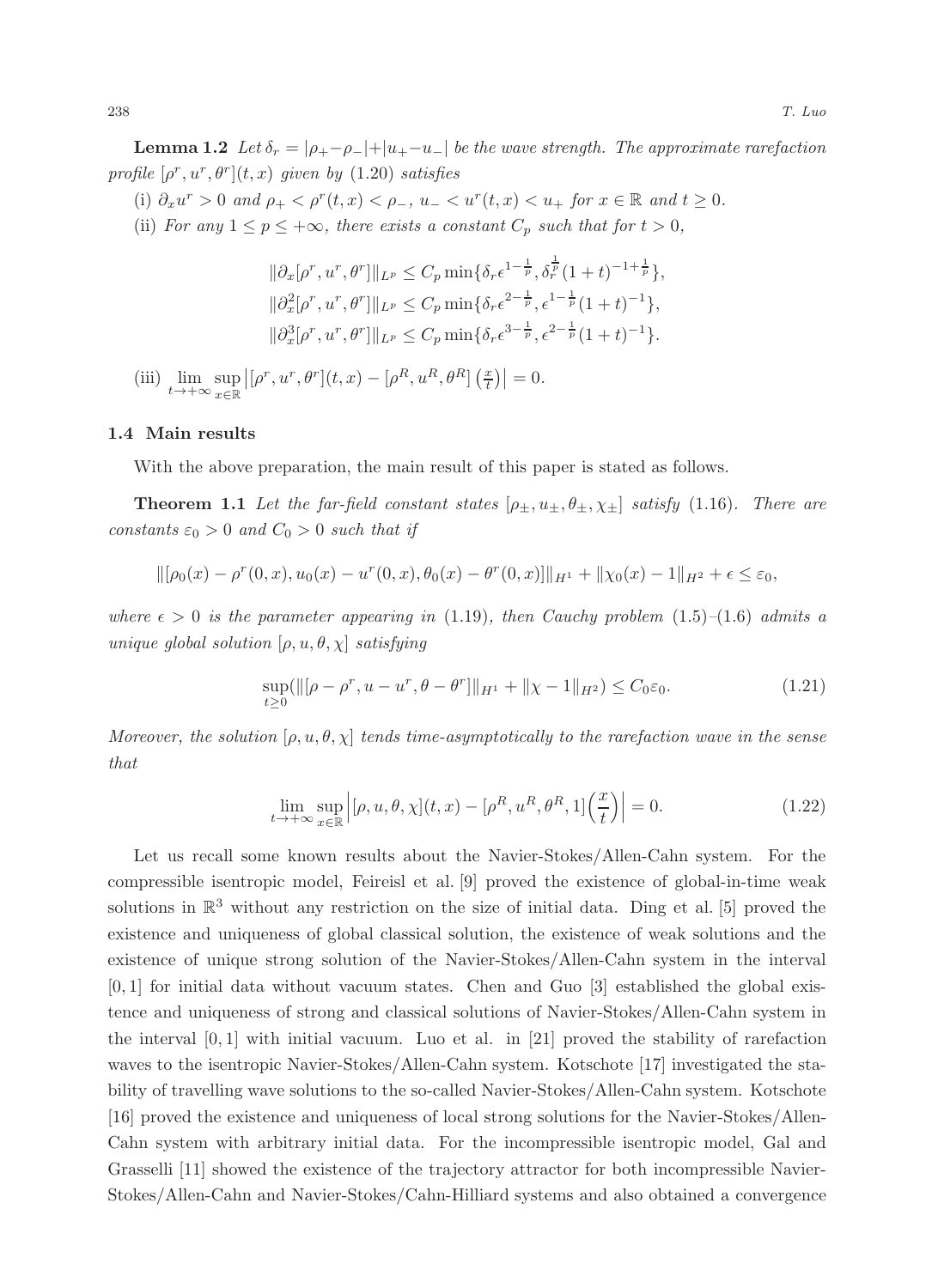rate estimate in the phase-space metric. Xu et al. [26] discussed the global regularity of axisymmetric solutions in both large viscosity and small initial data cases in  $\mathbb{R}^3$ . For the coupled Navier-Stokes/Allen-Cahn system with  $\frac{\partial f}{\partial \chi} = \frac{1}{\delta}(\chi^3 - \chi)$ , where  $\delta$  is a positive constant and  $\sqrt{\delta}$ represents the thickness of the interface, Zhao et al. [28] investigated the vanishing viscosity limit and proved that the solutions of the Navier-Stokes/Allen-Cahn system converged to that of the Euler/Allen-Cahn system in a proper small time interval. Moreover, for numerical simulations, such as jet pinching-off and drop formation, we refer the readers to [2, 20, 27]. We also emphasize a different two-phase model, for which Evje et al. obtained a series results in [6–8] and references therein.

According to some special assumptions, we derive the one dimensional non-isentropic Navier-Stokes/Allen-Cahn system (1.5) in this paper. Notice that the Navier-Stokes/Allen-Cahn system is a combination of the compressible Navier-Stokes system with an Allen-Cahn phase field description. Actually, if we assume the concentration  $\chi \equiv 1$ , then the Navier-Stokes/Allen-Cahn system reduces to the classical Navier-Stokes system. It is well known that the large-time behavior of solutions to the Cauchy problem on Navier-Stokes system are basically the same as that of Riemann problem to the corresponding Euler equation. And the Riemann solutions for Euler equation are shock waves, rarefaction waves, contact discontinuities and the linear combinations of these basic waves. Here we only mention several results related to Navier-Stokes system: [12, 18] for the asymptotic stability of shock wave; [19, 23–24] for the asymptotic stability of rarefaction wave; [14–15] for the asymptotic stability of contact discontinuity wave; [13] for the asymptotic stability of combination of viscous contact wave with rarefaction waves.

This paper is mainly concerned with the large time behavior of solutions to Cauchy problem  $(1.5)$ – $(1.7)$  for the compressible non-isentropic Navier-Stokes/Allen-Cahn system in R. Motivated by the relationship between Navier-Stokes/Allen-Cahn system and Navier-Stokes system, we temporarily assume that  $\chi_{\pm} = 1$ , and we can consider the stability of the rarefaction wave to the Riemann problem on Euler system in the setting of  $\chi(x, t) = 1$ . Moreover, the case for  $\chi_+ \neq \chi_-$  which leads to more complex structure is left for study in future. Compared with the classical Navier-Stokes system, the concentration  $\chi$  in this model (1.5) brings both benefit and trouble. The benefit lies in the fact that the term  $\delta \partial_x^2 \chi$  in  $(1.5)_4$  is a viscous dissipation term which provides extra regularity of  $\partial_x \chi$ , while the trouble is brought by the term  $\frac{\delta}{2} \partial_x (\theta \partial_x \chi)^2$ in  $(1.5)$ <sub>2</sub> which increases the nonlinearity of the system, and it is also this term that requires  $\|\partial_x m\|_{L^\infty}$  to be small when we deal with the high order nonlinear term  $J_{19}$  in Lemma 2.3, which just demands the initial perturbation to be small and also requires the smallness of  $\|\zeta\|_{H^2}$  to close the a priori assumption in (2.3).

The rest of the paper is arranged as follows. After formulating the non-isentropic Navier-Stokes/Allen-Cahn system in R, we deal with the rarefaction wave problem. In the main part Section 2, we give the a priori estimates on the solutions of the perturbation equations. The strength of the rarefaction wave  $\delta_r$  is not necessarily small in the proof. The proof of Theorem 1.1 is concluded in Section 3.

Notations: Throughout this paper, C denotes some positive constant (generally large)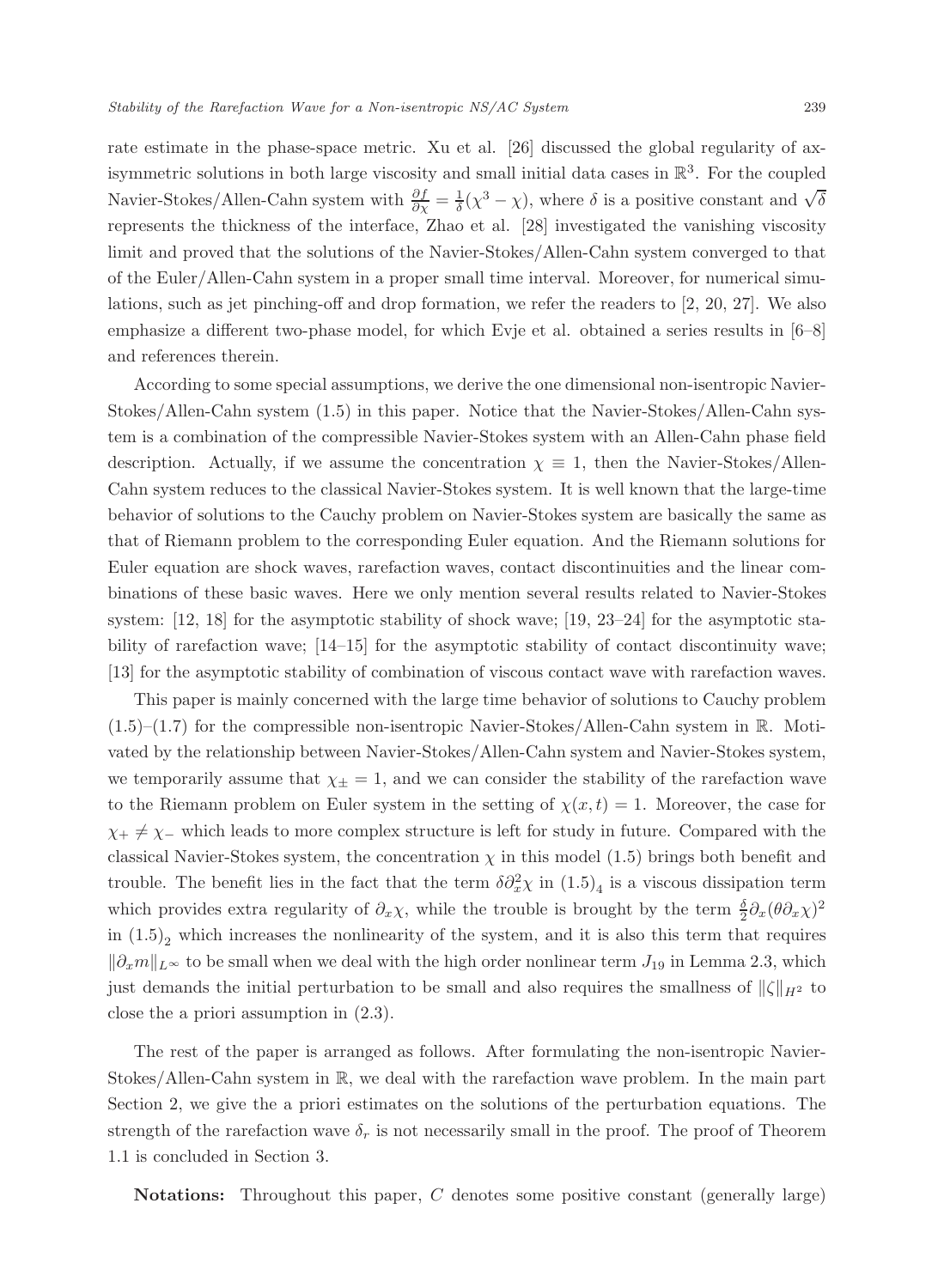and c denotes some positive constant (generally small), where both  $C$  and  $c$  may take different values in different places.  $L^p = L^p(\mathbb{R})$   $(1 \leq p \leq +\infty)$  denotes the usual Lebesgue space on  $\mathbb{R}$ with its norm  $\|\cdot\|_{L^p}$ , and when  $p = 2, +\infty$ , we write  $\|\cdot\|_{L^2(\mathbb{R})} = \|\cdot\|$  and  $\|\cdot\|_{L^\infty(\mathbb{R})} = \|\cdot\|_{\infty}$ . We use  $H^s = H^s(\mathbb{R})$  ( $s \geq 0$ ) to denote the usual Sobolev space with respect to x variable.

# 2 The a Priori Estimates

To prove Theorem 1.1, we use the energy method. Define the perturbation as

$$
[\varphi, \psi, \zeta, m] = [\rho - \rho^r, u - u^r, \theta - \theta^r, \chi - 1],
$$

then  $[\varphi, \psi, \zeta, m]$  satisfies

$$
\begin{cases}\n\partial_t \varphi + u \partial_x \varphi + \rho \partial_x \psi + \partial_x u^r \varphi + \partial_x \rho^r \psi = 0, \\
\rho(\partial_t \psi + u \partial_x \psi) + \partial_x [p(\rho, \theta) - p(\rho^r, \theta^r)] \\
= \mu \partial_x^2 \psi + \mu \partial_x^2 u^r - \rho \partial_x u^r \psi + \frac{\varphi}{\rho^r} \partial_x p(\rho^r, \theta^r) - \frac{\delta}{2} \partial_x (\theta (\partial_x m)^2), \\
\frac{R}{\gamma - 1} \rho(\partial_t \zeta + u \partial_x \zeta) + p(\rho, \theta) \partial_x \psi \\
= \beta \partial_x^2 \zeta + \beta \partial_x^2 \theta^r + \mu (\partial_x u)^2 - R \rho \zeta \partial_x u^r - \frac{R}{\gamma - 1} \rho \psi \partial_x \theta^r - \frac{\delta}{2} \theta \partial_x u (\partial_x m)^2, \\
\rho(\partial_t m + u \partial_x m) = \frac{\delta}{a} \theta \partial_x^2 m - \frac{\rho \theta}{a \delta} (m^3 + 3m^2 + 2m)\n\end{cases} (2.1)
$$

with initial data

$$
[\varphi, \psi, \zeta, m](0, x) = [\varphi_0, \psi_0, \zeta_0, m_0](x)
$$
  
=  $[\rho_0(x) - \rho^r(0, x), u_0(x) - u^r(0, x), \theta_0(x) - \theta^r(0, x), \chi_0(x) - 1]$  (2.2)

for  $x \in \mathbb{R}$ .

We define the solution space  $X(0,T)$  by

$$
X(0,T) := \{ [\varphi, \psi, \zeta] \in C([0,T]; H^1), m \in C([0,T]; H^2), \partial_x \varphi \in L^2([0,T]; L^2), [\partial_x \psi, \partial_x \zeta] \in L^2([0,T]; H^1), \partial_x m \in L^2([0,T]; H^2), \forall (x,t) \in (-\infty, \infty) \times [0,T] \}.
$$

The local existence of solutions to the reformulated Cauchy problem  $(2.1)$ – $(2.2)$  can be established by the standard iteration argument. In the paper, to prove Theorem 1.1, for brevity we only devote ourselves to obtaining the global-in-time a priori estimates in the following.

**Proposition 2.1** Assume that all the conditions in Theorem 1.1 hold true. Let  $[\varphi, \psi, \zeta, m]$ be a smooth solution to Cauchy problem  $(2.1)-(2.2)$  on  $0 \le t \le T$  for  $T > 0$ . There are constants  $\varepsilon_0 > 0$ ,  $C > 0$  such that if

$$
\sup_{0 \le t \le T} (\|[\varphi, \psi, \zeta](t)\|_{H^1} + \|m(t)\|_{H^2}) + \epsilon \le \varepsilon_0, \tag{2.3}
$$

where  $\epsilon > 0$  is the parameter appearing in (1.19), then one has

$$
\sup_{0 \leq t \leq T} (\|[\varphi, \psi, \zeta](t)\|_{H^1}^2 + \|m(t)\|_{H^2}^2) + \int_0^T (\|\partial_x \varphi\|^2 + \|[\partial_x \psi, \partial_x \zeta]\|_{H^1}^2 + \|\partial_x m\|_{H^2}^2) \mathrm{d}t
$$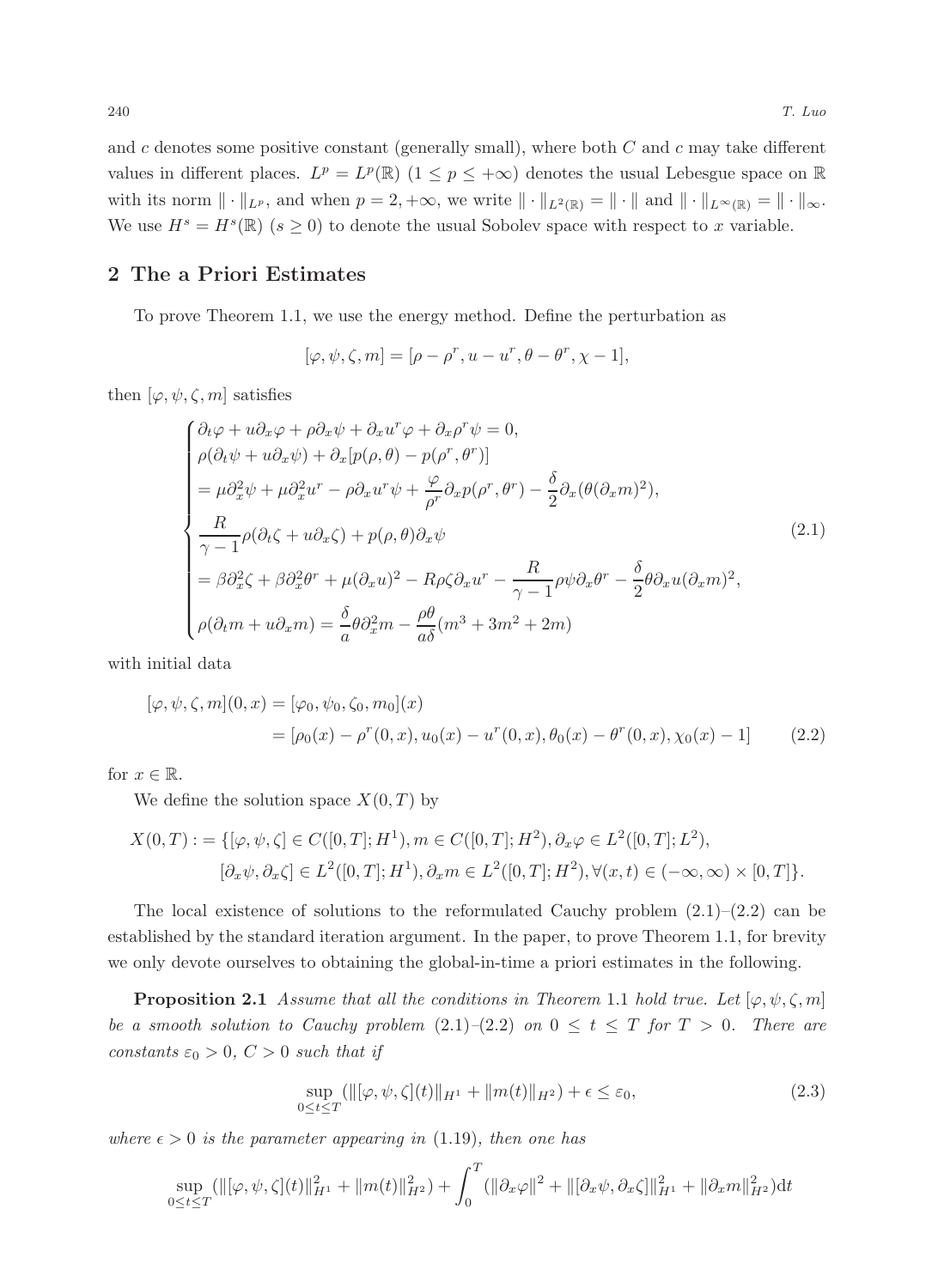Stability of the Rarefaction Wave for a Non-isentropic NS/AC System 241

+ 
$$
\int_0^T \|\sqrt{\partial_x u^r}[\varphi, \psi, \zeta]\|^2 dt
$$
  
\n $\leq C \|[\varphi_0, \psi_0, \zeta_0]\|^2_{H^1} + C \|m_0\|^2_{H^2} + C \epsilon^{\frac{1}{5}}.$  (2.4)

It is easy to get

 $\|[\varphi, \psi, \zeta, m]\|_{L^{\infty}} \leq \sqrt{2}\varepsilon_0, \quad \|\partial_x m\|_{L^{\infty}} \leq \sqrt{\varepsilon}$  $(2.5)$ 

where the following Sobolev inequality

$$
|h(x)| \le \sqrt{2} \|h\|^{\frac{1}{2}} \|\partial_x h\|^{\frac{1}{2}} \quad \text{for } h(x) \in H^1(\mathbb{R})
$$
 (2.6)

is used.

Proposition 2.1 is a consequence of a series of lemmas as follows. The first one is concerned with the zero-order energy estimate.

Lemma 2.1 Assume the conditions in Proposition 2.1 hold, then we have the following energy estimate for  $t \in [0, T]$ ,

$$
\|[\varphi, \psi, \zeta, m]\|^2 + \int_0^t (\|\partial_x \psi\|^2 + \|\partial_x \zeta\|^2 + \|\partial_x m\|^2 + \|m\|^2) d\tau + \int_0^t \|\sqrt{\partial_x u^r}[\varphi, \psi, \zeta]\|^2 d\tau \leq C \|[ \varphi_0, \psi_0, \zeta_0, m_0] \|^2 + C\varepsilon_0 \int_0^t \|\partial_x^2 m\|^2 d\tau + C\varepsilon^{\frac{1}{5}}.
$$
\n(2.7)

**Proof** Set  $\Phi(s) = s - 1 - \ln s$ , and define  $G = \frac{\rho}{2}$  $\frac{\rho}{2}\psi^2+R\rho\theta^r\Phi\left(\frac{\rho^r}{\rho}\right)$  $\left(\frac{\partial^r}{\partial \rho}\right)+\frac{R}{\gamma-1}\rho\theta^r\Phi\left(\frac{\theta}{\theta^r}\right)+\frac{\rho}{2}m^2.$ Direct calculations give rise to

$$
\partial_t G + \mu (\partial_x \psi)^2 + \frac{\beta}{\theta} (\partial_x \zeta)^2 + \frac{\delta}{a} \theta (\partial_x m)^2 + 2 \frac{\rho \theta}{a \delta} m^2 + \partial_x H + Q_1 = Q_2 + Q_3 + Q_4,\tag{2.8}
$$

where

$$
H = uG + [p(\rho, \theta) - p(\rho^r, \theta^r)]\psi - \mu\psi\partial_x\psi - \frac{\beta}{\theta}\zeta\partial_x\zeta + \frac{\rho u}{2}m^2 - \frac{\delta}{a}\theta m\partial_x m,
$$
  
\n
$$
Q_1 = \partial_x u^r \Big[\rho\psi^2 + R(\gamma - 1)\rho\theta^r \Phi\Big(\frac{\rho^r}{\rho}\Big) + R\rho\theta^r \Phi\Big(\frac{\theta}{\theta^r}\Big)\Big] - R\varphi\psi\partial_x\theta^r + \frac{R}{(\gamma - 1)\theta^r}\rho\psi\zeta\partial_x\theta^r,
$$
  
\n
$$
Q_2 = R\rho\psi\partial_x\theta^r \Phi\Big(\frac{\rho^r}{\rho}\Big) + \frac{R}{\gamma - 1}\rho\psi\partial_x\theta^r \Phi\Big(\frac{\theta}{\theta^r}\Big),
$$
  
\n
$$
Q_3 = \mu\psi\partial_x^2 u^r + \beta\frac{\zeta}{\theta^2}\partial_x\zeta\partial_x\theta + \beta\frac{\zeta}{\theta}\partial_x^2\theta^r + \mu\frac{\zeta}{\theta}(\partial_x u)^2,
$$
  
\n
$$
Q_4 = -\frac{\delta}{2}\psi\partial_x(\theta(\partial_x m)^2) - \frac{\delta}{2}\zeta\partial_x u(\partial_x m)^2 - \frac{\delta}{a}m\partial_x\theta\partial_x m - \frac{\rho\theta}{a\delta}m(m^3 + 3m^2).
$$
\n(2.9)

Integrating the resulting equation with respect to  $x$  over  $\mathbb{R}$ , we arrive at

$$
\frac{d}{dt} \int_{\mathbb{R}} G dx + \mu \int_{\mathbb{R}} (\partial_x \psi)^2 dx + \beta \int_{\mathbb{R}} \frac{1}{\theta} (\partial_x \zeta)^2 dx + \frac{\delta}{a} \int_{\mathbb{R}} \theta (\partial_x m)^2 dx + \frac{2}{a\delta} \int_{\mathbb{R}} \rho \theta m^2 dx + \int_{\mathbb{R}} Q_1 dx
$$
\n
$$
= \int_{\mathbb{R}} Q_2 dx + \int_{\mathbb{R}} Q_3 dx + \int_{\mathbb{R}} Q_4 dx. \tag{2.10}
$$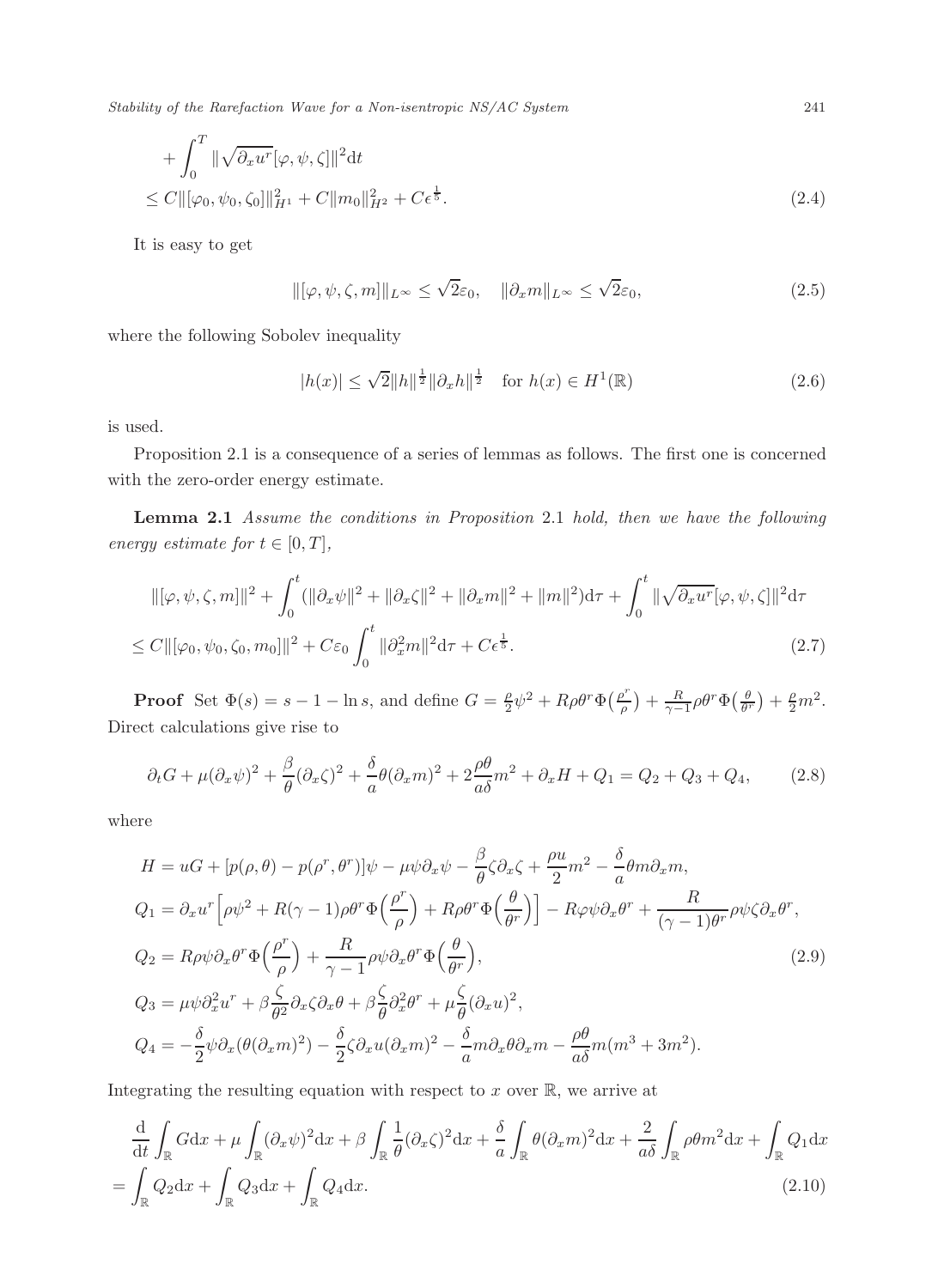In what follows, we first treat  $Q_1$ . The estimates for higher order terms  $Q_2, Q_3$  and  $Q_4$  are to be given later on. Recall  $\partial_x u^r(t, x) > 0$  for all  $t \geq 0$  and  $x \in \mathbb{R}$ . One can claim that

$$
Q_1 = Q_5 + Q_6 \tag{2.11}
$$

with

$$
Q_5 = \partial_x u^r \left\{ \rho \psi^2 + \frac{B(\gamma - 1)}{\rho} (\rho^r)^{\gamma - 1} \varphi^2 + \frac{R^2}{B} \rho (\rho^r)^{1 - \gamma} \zeta^2 + B(\gamma - 1) \sqrt{\frac{(\rho^r)^{\gamma - 1}}{B\gamma}} \varphi \psi \right\}
$$

$$
- R\rho \sqrt{\frac{1}{B\gamma(\rho^r)^{\gamma - 1}}} \psi \zeta \right\},
$$

$$
Q_6 = O(1) \partial_x u^r \varphi^3 + O(1) \partial_x u^r \zeta^3. \tag{2.12}
$$

To prove (2.11), we observe from  $\Phi(1) = \Phi'(1) = 0$  and  $\Phi''(1) = 1$  that

$$
\Phi\left(\frac{\rho^r}{\rho}\right) = \frac{\varphi^2}{\rho^2} + O(1)\varphi^3,
$$
\n
$$
\Phi\left(\frac{\theta}{\theta^r}\right) = \frac{\zeta^2}{(\theta^r)^2} + O(1)\zeta^3,
$$
\n(2.13)

as  $|\varphi|$  and  $|\zeta|$  can be sufficiently small. On the other hand, we get from (1.20) that

$$
\partial_x \theta^r = -\frac{B(\gamma - 1)}{R} \sqrt{\frac{(\rho^r)^{\gamma - 1}}{B\gamma}} \partial_x u^r.
$$
\n(2.14)

Then  $(2.11)$  follows from the third equation of  $(1.20)$ ,  $(2.13)$  and  $(2.14)$ .

Next, we prove that there exists a constant  $\alpha > 0$  such that

$$
\int_{\mathbb{R}} Q_5 \mathrm{d}x \ge \alpha \|\sqrt{\partial_x u^r}[\varphi, \psi, \zeta] \|^2. \tag{2.15}
$$

Elementary computations give

$$
Q_5 = \partial_x u^r(\varphi, \psi, \zeta) M(\varphi, \psi, \zeta)^T,
$$
\n(2.16)

where  $(T$  denotes the transpose of a row vector, and the  $3 \times 3$  real symmetric matrix M is given by

$$
\begin{pmatrix}\n\frac{B(\gamma-1)}{\rho}(\rho^r)^{\gamma-1} & \frac{B(\gamma-1)}{2}\sqrt{\frac{(\rho^r)^{\gamma-1}}{B\gamma}} & 0 \\
\frac{B(\gamma-1)}{2}\sqrt{\frac{(\rho^r)^{\gamma-1}}{B\gamma}} & \rho & -\frac{R\rho}{2}\sqrt{\frac{1}{B\gamma(\rho^r)^{\gamma-1}}}\n\end{pmatrix}.
$$
\n  
\n0\n
$$
-\frac{R\rho}{2}\sqrt{\frac{1}{B\gamma(\rho^r)^{\gamma-1}}} & \frac{R^2\rho}{B}(\rho^r)^{1-\gamma}
$$

One can compute all the leading principal minors  $\Delta_{ll}$  (1 $\leq l \leq 3$ ) of M as follows:

$$
\Delta_{11} = \frac{B(\gamma - 1)}{\rho} (\rho^r)^{\gamma - 1} > 0,
$$
\n(2.17)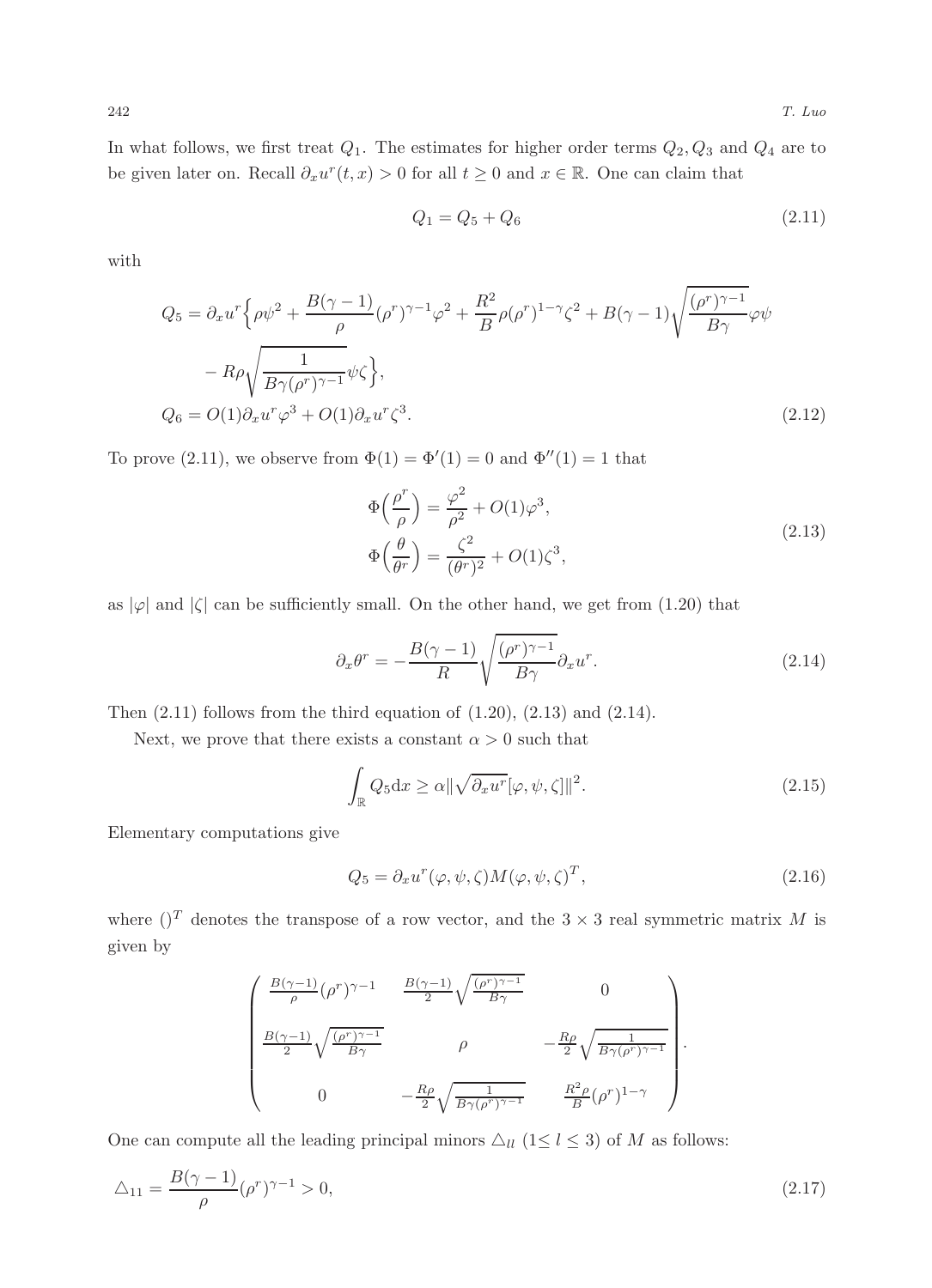Stability of the Rarefaction Wave for a Non-isentropic NS/AC System 243

$$
\Delta_{22} = B(\gamma - 1)(\rho^r)^{\gamma - 1} - \frac{B(\gamma - 1)^2}{4\gamma} (\rho^r)^{\gamma - 1}
$$
\n
$$
= \frac{B(\gamma - 1)(3\gamma + 1)}{4\gamma} (\rho^r)^{\gamma - 1} > 0,
$$
\n
$$
\Delta_{33} = \frac{B(\gamma - 1)}{\rho} (\rho^r)^{\gamma - 1} \left[ \frac{R^2}{B} \rho^2 (\rho^r)^{1 - \gamma} - \frac{R^2 \rho^2}{4B\gamma} (\rho^r)^{1 - \gamma} \right] - \left[ \frac{B(\gamma - 1)}{2} \sqrt{\frac{(\rho^r)^{\gamma - 1}}{B\gamma}} \right]^2 \frac{R^2 \rho}{B} (\rho^r)^{1 - \gamma}
$$
\n
$$
= \frac{3}{4} R^2 (\gamma - 1)\rho > 0.
$$
\n(2.19)

We then conclude that  $M$  is positive definite, and  $(2.15)$  follows.

We now have by substituting  $(2.15)$  into  $(2.10)$  that

$$
\frac{\mathrm{d}}{\mathrm{d}t} \int_{\mathbb{R}} G \mathrm{d}x + \mu \int_{\mathbb{R}} (\partial_x \psi)^2 \mathrm{d}x + \beta \int_{\mathbb{R}} \frac{1}{\theta} (\partial_x \zeta)^2 \mathrm{d}x + \frac{\delta}{a} \int_{\mathbb{R}} \theta (\partial_x m)^2 \mathrm{d}x + \frac{2}{a\delta} \int_{\mathbb{R}} \rho \theta m^2 \mathrm{d}x \n+ \alpha \int_{\mathbb{R}} |\sqrt{\partial_x u^r} [\varphi, \psi, \zeta]|^2 \mathrm{d}x \le \left| \int_{\mathbb{R}} Q_2 \mathrm{d}x \right| + \left| \int_{\mathbb{R}} Q_3 \mathrm{d}x \right| + \left| \int_{\mathbb{R}} Q_4 \mathrm{d}x \right| + \left| \int_{\mathbb{R}} Q_6 \mathrm{d}x \right|.
$$
\n(2.20)

To complete the proof of Lemma 2.1, it remains to estimate all the terms on the right-hand side of (2.20). By applying Hölder's inequality, Cauchy-Schwarz inequality with  $0 < \eta < 1$ , Sobolev inequality (2.6), Lemma 1.2, (2.3), (2.5) and integrating by parts, it is direct to derive the following estimates:

$$
\int_{\mathbb{R}} |Q_{2}| + |Q_{6}|dx \leq C \|\[\varphi, \psi, \zeta\]\|_{L^{\infty}} \|\sqrt{\partial_{x}u^{r}}[\varphi, \psi, \zeta]\|^{2} \leq C\varepsilon_{0} \|\sqrt{\partial_{x}u^{r}}[\varphi, \psi, \zeta]\|^{2}, \qquad (2.21)
$$
\n
$$
\int_{\mathbb{R}} |Q_{3}|dx \leq C \int_{\mathbb{R}} |\psi \partial_{x}^{2}u^{r}| + |\zeta \partial_{x} \zeta \partial_{x} \theta| + |\zeta \partial_{x}^{2} \theta^{r}| + |\zeta (\partial_{x}u^{r})^{2}| + |\zeta (\partial_{x} \psi)^{2}| dx
$$
\n
$$
\leq C \|\[\psi, \zeta\]\|_{L^{\infty}} \|\partial_{x}^{2}[u^{r}, \theta^{r}]\|_{L^{1}} + C \|\zeta\|_{L^{\infty}} \|\partial_{x}[\psi, \zeta]\|^{2} + C \|\partial_{x} \theta^{r}\|_{L^{\infty}} \|\zeta\|\|\partial_{x} \zeta\|
$$
\n
$$
+ C \|\zeta\|_{L^{\infty}} \|\partial_{x}[\psi, \zeta]\|^{1/2} \leq C \|\[\psi, \zeta\]\|^{1/2} \|\partial_{x}[\psi, \zeta]\|^{1/2} \leq \|\zeta\|_{L^{1}} \|\partial_{x}[\zeta\| + t)^{-\frac{4}{5}} + C\varepsilon_{0}(\|\partial_{x} \psi\|^{2} + \|\partial_{x} \zeta\|^{2})
$$
\n
$$
+ C\varepsilon_{4}^{1}(1+t)^{-\frac{3}{4}} \|\zeta\|\|\partial_{x} \zeta\| + C \|\zeta\|^{1/2} \|\partial_{x} \zeta\|^{1/2} + t)^{-1}
$$
\n
$$
\leq C(\varepsilon_{0} + \varepsilon^{1/2} + \eta) (\|\partial_{x} \psi\|^{2} + \|\partial_{x} \zeta\|^{2}) + \varepsilon^{1/2} (1+t)^{-1}
$$
\n
$$
\leq C(\varepsilon_{0} + \varepsilon^{1/2} + \eta) (\|\partial_{x} \psi\|^{2} + \|\partial_{x} \zeta\|^{2}) + \varepsilon^{1/2} (1+t)^{-\frac{1
$$

Therefore,  $(2.7)$  follows by plugging  $(2.21)$ – $(2.23)$  into  $(2.20)$ , integrating the resulting inequality with respect to t and applying (2.13), where we recall that  $\epsilon > 0$ ,  $1 > \eta > 0$  and  $\varepsilon_0 > 0$  can be small enough. This completes the proof of lemma 2.1.

In the following lemma, we control the term  $\|\partial_x\varphi(t)\|^2$ .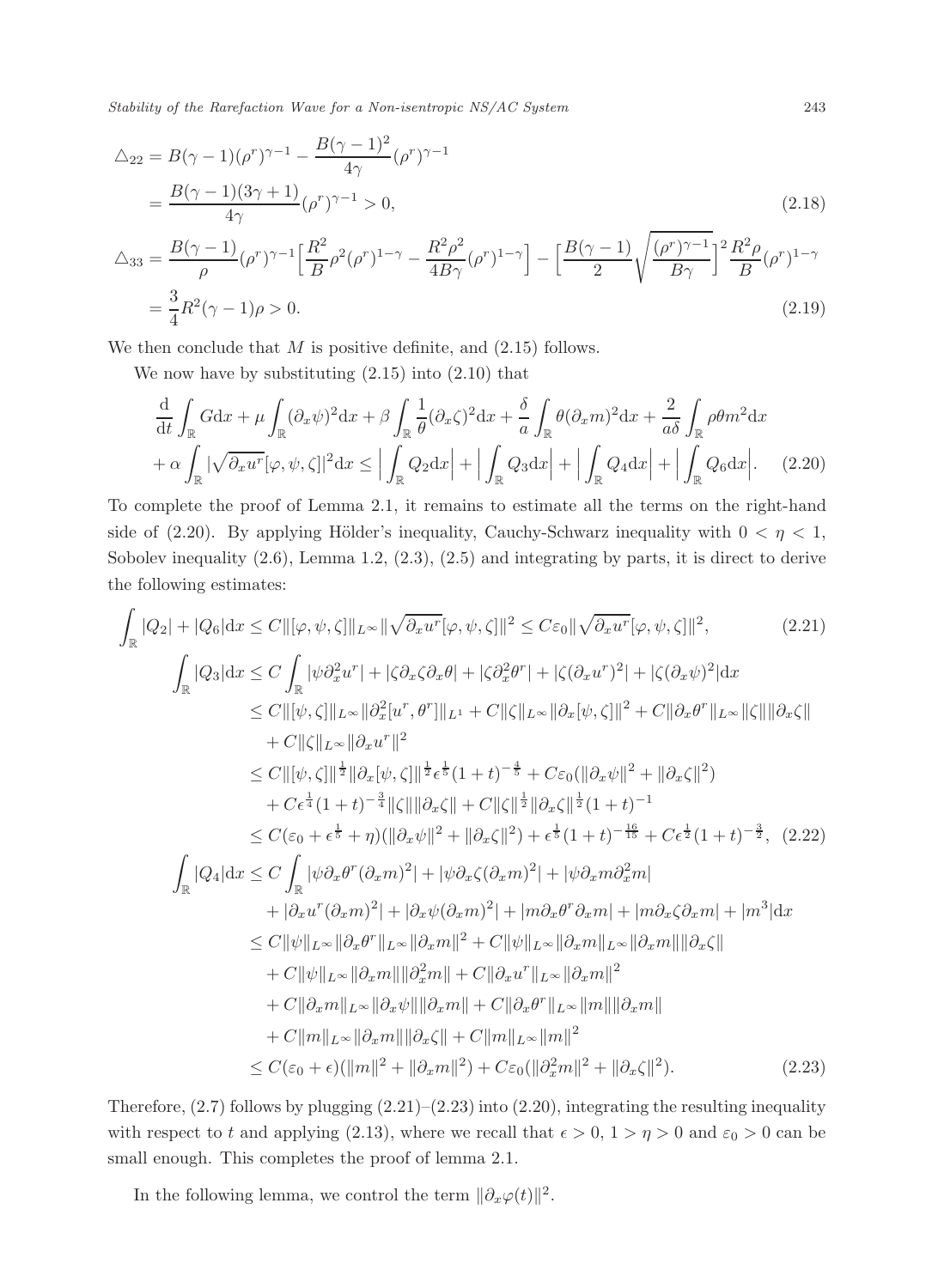Lemma 2.2 Assume the conditions in Proposition 2.1 hold, then we have the following energy estimate for  $t \in [0, T]$ ,

$$
\|\partial_x \varphi\|^2 + \int_0^t (\|\sqrt{\partial_x u^r} \partial_x \varphi\|^2 + \|\partial_x \varphi\|^2) d\tau
$$
  
\n
$$
\leq C(\|[\psi_0, \zeta_0, m_0]\|^2 + \|\varphi_0\|_{H^1}^2) + C\varepsilon_0 \int_0^t \|\partial_x^2 m\|^2 d\tau + C\varepsilon^{\frac{1}{5}}.
$$
\n(2.24)

**Proof** We first differentiate  $(2.1)<sub>1</sub>$  with respect to x to obtain

$$
\partial_t \partial_x \varphi + \partial_x u \partial_x \varphi + u \partial_x^2 \varphi + \partial_x \rho \partial_x \psi + \rho \partial_x^2 \psi + \partial_x^2 u^r \varphi + \partial_x u^r \partial_x \varphi + \partial_x \rho^r \partial_x \psi + \partial_x^2 \rho^r \psi = 0.
$$
\n(2.25)

Then multiplying  $(2.1)_2$  and  $(2.25)$  by  $\frac{\partial_x \varphi}{\rho}$  and  $\mu \frac{\partial_x \varphi}{\rho^2}$ , respectively, and integrating the resulting equalities over R, one has

$$
\int_{\mathbb{R}} \partial_t \psi \partial_x \varphi dx + \int_{\mathbb{R}} u \partial_x \psi \partial_x \varphi dx + \int_{\mathbb{R}} \frac{\partial_x \varphi}{\rho} \partial_x [p(\rho, \theta) - p(\rho^r, \theta^r)] dx
$$

$$
= \int_{\mathbb{R}} \mu \partial_x^2 \psi \frac{\partial_x \varphi}{\rho} dx + \int_{\mathbb{R}} \mu \partial_x^2 u^r \frac{\partial_x \varphi}{\rho} dx - \int_{\mathbb{R}} \partial_x u^r \psi \partial_x \varphi dx
$$

$$
+ \int_{\mathbb{R}} \frac{\varphi}{\rho \rho^r} \partial_x \varphi \partial_x p(\rho^r, \theta^r) dx - \int_{\mathbb{R}} \frac{\delta}{2\rho} \partial_x \varphi \partial_x (\theta (\partial_x m)^2) dx
$$

and

$$
\mu \int_{\mathbb{R}} \frac{\partial_x \varphi}{\rho^2} \partial_t \partial_x \varphi dx + \mu \int_{\mathbb{R}} \partial_x u \frac{(\partial_x \varphi)^2}{\rho^2} dx + \mu \int_{\mathbb{R}} u \frac{\partial_x \varphi \partial_x^2 \varphi}{\rho^2} dx + \mu \int_{\mathbb{R}} \frac{\partial_x \varphi}{\rho^2} \partial_x \rho \partial_x \psi dx
$$
  
+ 
$$
\mu \int_{\mathbb{R}} \partial_x u^r \frac{(\partial_x \varphi)^2}{\rho^2} dx
$$
  
= 
$$
-\mu \int_{\mathbb{R}} \partial_x^2 \psi \frac{\partial_x \varphi}{\rho} dx - \mu \int_{\mathbb{R}} \partial_x^2 u^r \varphi \frac{\partial_x \varphi}{\rho^2} dx - \mu \int_{\mathbb{R}} \partial_x \rho^r \partial_x \psi \frac{\partial_x \varphi}{\rho^2} dx - \mu \int_{\mathbb{R}} \partial_x^2 \rho^r \psi \frac{\partial_x \varphi}{\rho^2} dx.
$$

The summation of the equalities above further implies

$$
\frac{d}{dt} \int_{\mathbb{R}} \left( \psi \partial_x \varphi + \frac{\mu}{2\rho^2} (\partial_x \varphi)^2 \right) dx + \int_{\mathbb{R}} \left[ \mu \partial_x u^r \frac{(\partial_x \varphi)^2}{\rho^2} + \frac{R\theta}{\rho} (\partial_x \varphi)^2 \right] dx
$$
\n
$$
= \int_{\mathbb{R}} \psi \partial_t \partial_x \varphi dx - \int_{\mathbb{R}} \mu \partial_x \psi \partial_x \varphi dx - \int_{\mathbb{R}} \frac{R}{\rho} \zeta \partial_x \varphi \partial_x \rho^r dx + \int_{\mathbb{R}} \frac{R\theta^r}{\rho \rho^r} \varphi \partial_x \varphi \partial_x \rho^r dx
$$
\n
$$
- \int_{\mathbb{R}} R \partial_x \varphi \partial_x \zeta dx + \int_{\mathbb{R}} \mu \frac{\partial_x \varphi}{\rho} \partial_x^2 u^r dx - \int_{\mathbb{R}} \psi \partial_x \varphi \partial_x u^r dx + \int_{\mathbb{R}} \frac{\mu}{2\rho^2} \partial_x u (\partial_x \varphi)^2 dx
$$
\n
$$
- \int_{\mathbb{R}} \frac{\mu}{\rho^2} \partial_x \varphi \partial_x \rho \partial_x \psi dx - \int_{\mathbb{R}} \frac{\mu}{\rho^2} \varphi \partial_x \varphi \partial_x^2 u^r dx - \int_{\mathbb{R}} \frac{\mu}{\rho^2} \psi \partial_x \varphi \partial_x^2 \rho^r dx
$$
\n
$$
- \int_{\mathbb{R}} \frac{\mu}{\rho^2} \partial_x \varphi \partial_x \rho^r \partial_x \psi dx - \int_{\mathbb{R}} \frac{\delta}{2\rho} \partial_x \varphi \partial_x (\theta (\partial_x m)^2) dx
$$
\n
$$
= \sum_{l=1}^{13} J_l,
$$
\n(2.26)

where  $J_l$  (1  $\le l \le 13$ ) denote the corresponding terms on the left-hand side of (2.26).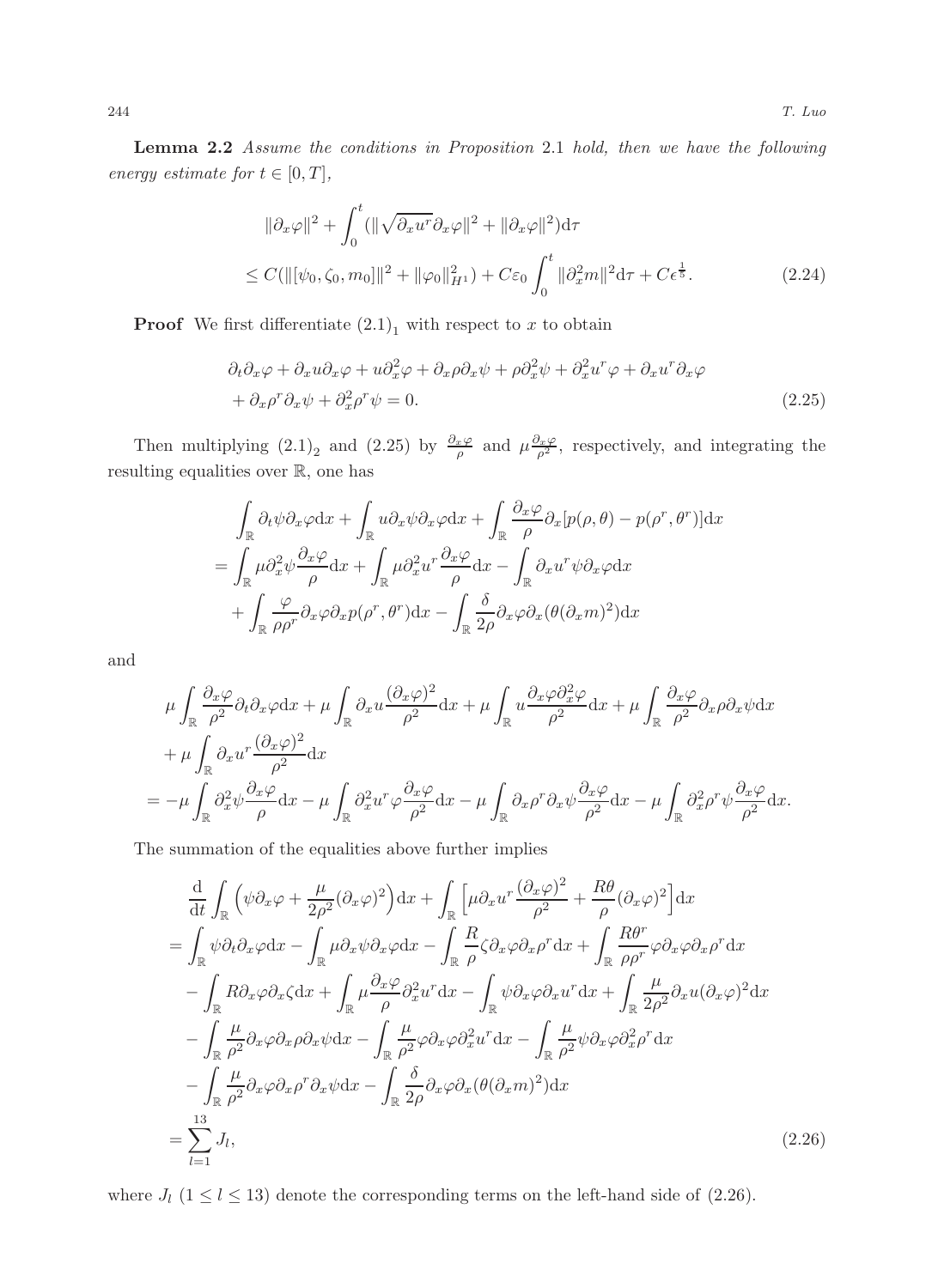inequality (2.6) and integrating by parts, it is direct to derive the following estimates:

$$
J_1 = -\int_{\mathbb{R}} \partial_x \psi \partial_t \varphi dx
$$
  
\n
$$
= \int_{\mathbb{R}} \partial_x \psi (u \partial_x \varphi + \rho \partial_x \psi + \partial_x u^r \varphi + \partial_x \rho^r \psi) dx
$$
  
\n
$$
\leq ||\psi||_{L^{\infty}} ||\partial_x \psi|| ||\partial_x \varphi|| + C ||\partial_x \psi||^2 + ||\partial_x u^r||_{L^{\infty}} ||\varphi|| ||\partial_x \psi||
$$
  
\n
$$
+ ||\partial_x \rho^r||_{L^{\infty}} ||\psi|| ||\partial_x \psi|| + ||u^r||_{L^{\infty}} ||\partial_x \psi|| ||\partial_x \varphi||
$$
  
\n
$$
\leq C\varepsilon_0 (||\partial_x \psi||^2 + ||\partial_x \varphi||^2) + \eta ||\partial_x \varphi||^2 + (C + C\eta)||\partial_x \psi||^2
$$
  
\n
$$
+ C\varepsilon^{\frac{1}{4}} (1 + t)^{-\frac{3}{4}} ||[\varphi, \psi]|| |\partial_x \psi||
$$
  
\n
$$
\leq (C\varepsilon_0 + \eta) ||\partial_x [\varphi, \psi]||^2 + (C + C\eta) ||\partial_x \psi||^2 + C\varepsilon^{\frac{1}{2}} (1 + t)^{-\frac{3}{2}},
$$
  
\n
$$
J_2 + J_5 \leq C \int_{\mathbb{R}} |\partial_x \psi \partial_x \varphi| + |\partial_x \varphi \partial_x \zeta| dx
$$
  
\n
$$
\leq \eta ||\partial_x \varphi||^2 + C\eta (||\partial_x \psi||^2 + ||\partial_x \zeta||^2),
$$
  
\n
$$
J_3 + J_4 + J_7 \leq \int_{\mathbb{R}} |\partial_x \varphi \partial_x \varphi| + |\varphi \partial_x \varphi \partial_x \rho^r| + |\psi \partial_x \varphi \partial_x u^r| dx
$$
  
\n
$$
\leq C ||\partial_x [\varphi, u^r] ||_{L^{\infty}} ||\partial_x \varphi|| ||[\varphi, \psi, \zeta] ||
$$
  
\n
$$
\leq C\varepsilon^{\frac{1}{4}} (1 + t)^{-\frac{3}{4}} ||\partial_x \varphi|| ||[\varphi, \psi, \zeta] ||]
$$
  
\

Inserting the above estimations for  $J_l$  (1  $\le l \le 13$ ) into (2.26) and then choosing  $\varepsilon_0$ ,  $\epsilon$  and  $\eta$  so small, and integrating (2.26) over [0,T] and using (2.7), Cauchy-Schwarz inequality with  $0 < \eta < 1$ , we get (2.24). This completes the proof of Lemma 2.2.

Lemma 2.3 Assume the conditions in Proposition 2.1 hold, then we have the following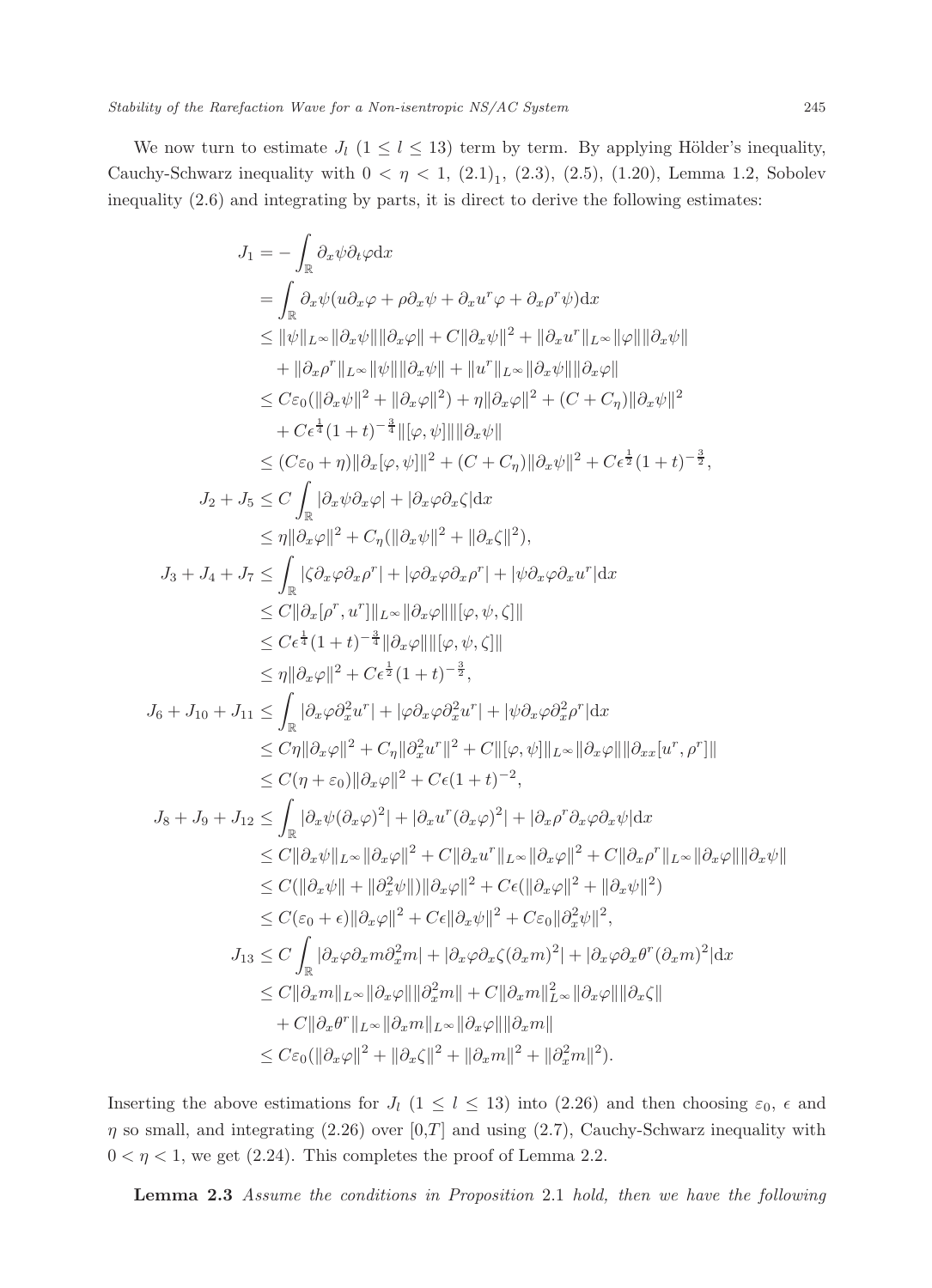energy estimate for  $t \in [0, T]$ ,

$$
\|\partial_x \psi\|^2 + \int_0^t \|\partial_x^2 \psi\|^2 d\tau \le C \|\zeta_0, m_0\|^2 + C \|\varphi_0, \psi_0\|\|_{H^1}^2 + C\varepsilon_0 \int_0^t \|\partial_x^2 m\|^2 d\tau + C\varepsilon^{\frac{1}{5}}. \tag{2.27}
$$

**Proof** Multiplying  $(1.5)<sub>2</sub>$  by  $-\frac{\partial_x^2 \psi}{\rho}$  and then integrating the resulting equation over R, we arrive at

$$
\frac{1}{2}\frac{d}{dt}\int_{\mathbb{R}}(\partial_x\psi)^2 dx + \int_{\mathbb{R}}\frac{\mu}{\rho}(\partial_x^2\psi)^2 dx
$$
\n
$$
= \int_{\mathbb{R}}u\partial_x\psi\partial_x^2\psi dx + \int_{\mathbb{R}}\frac{\partial_x^2\psi}{\rho}\partial_x[p(\rho,\theta) - p(\rho^r,\theta^r)]dx - \int_{\mathbb{R}}\mu\frac{\partial_x^2\psi}{\rho}\partial_x^2u^r dx + \int_{\mathbb{R}}\psi\partial_x^2\psi\partial_xu^r dx
$$
\n
$$
+ \int_{\mathbb{R}}\frac{\varphi}{\rho\rho^r}\partial_x^2\psi\partial_xp(\rho^r,\theta^r)dx + \int_{\mathbb{R}}\frac{\delta}{2\rho}\partial_x^2\psi\partial_x(\theta(\partial_xm)^2)dx
$$
\n
$$
= \sum_{l=14}^{19}J_l,
$$
\n(2.28)

where  $J_l$  (14  $\leq l \leq$  19) denote the corresponding terms on the left-hand side of (2.28).

We now turn to estimate  $J_l$  (14  $\leq l \leq$  19) term by term. By applying Hölder's inequality, Cauchy-Schwarz inequality with  $0 < \eta < 1$ , Sobolev inequality (2.6), Lemma 1.2, (2.3), (2.5) and integrating by parts, it is direct to derive the following estimates:

$$
J_{14} + J_{16} + J_{17} + J_{18}
$$
  
\n
$$
\leq C \int_{\mathbb{R}} |u \partial_x \psi \partial_x^2 \psi| + |\partial_x^2 \psi \partial_x^2 u^r| + |\psi \partial_x u^r \partial_x^2 \psi| + |\varphi \partial_x \rho^r \partial_x^2 \psi| + |\varphi \partial_x \theta^r \partial_x^2 \psi| dx
$$
  
\n
$$
\leq \eta ||\partial_x^2 \psi||^2 + C_{\eta} (||\partial_x \psi||^2 + ||\partial_x^2 u^r||^2) + C ||\partial_x [u^r, \rho^r] ||_{L^{\infty}} ||[\varphi, \psi] ||||\partial_x^2 \psi||
$$
  
\n
$$
\leq \eta ||\partial_x^2 \psi||^2 + C_{\eta} ||\partial_x \psi||^2 + C\epsilon (1+t)^{-2} + C\epsilon^{\frac{1}{4}} (1+t)^{-\frac{3}{4}} ||[\varphi, \psi] ||||\partial_x^2 \psi||
$$
  
\n
$$
\leq \eta ||\partial_x^2 \psi||^2 + C_{\eta} ||\partial_x \psi||^2 + C\epsilon (1+t)^{-2} + C\epsilon^{\frac{1}{2}} (1+t)^{-\frac{3}{2}},
$$
  
\n
$$
J_{15} \leq C \int_{\mathbb{R}} |\partial_x^2 \psi \partial_x \rho \zeta| + |\partial_x^2 \psi \partial_x \zeta| + |\partial_x^2 \psi \partial_x \varphi| + |\partial_x^2 \psi \partial_x \varphi^r| dx
$$
  
\n
$$
\leq C ||\zeta||_{L^{\infty}} ||\partial_x^2 \psi|| ||\partial_x \varphi|| + C ||\partial_x [\rho^r, \theta^r] ||_{L^{\infty}} ||[\varphi, \zeta] || ||\partial_x^2 \psi|| + \eta ||\partial_x^2 \psi||^2
$$
  
\n
$$
+ C_{\eta} (||\partial_x \zeta||^2 + ||\partial_x \varphi||^2)
$$
  
\n
$$
\leq C \varepsilon_0 (||\partial_x \varphi||^2 + ||\partial_x^2 \psi||^2) + C\epsilon^{\frac{1}{4}} (1+t)^{-\frac{3}{4}} ||[\varphi, \zeta] || ||\partial_x^2 \psi||
$$
  
\n
$$
+ \eta ||\partial_x^2 \psi||^2 + C_{\eta
$$

Inserting the above estimations for  $J_l$  (14  $\leq l \leq$  19) into (2.28) and then choosing  $\varepsilon_0$ ,  $\epsilon$  and  $\eta$ so small, and integrating  $(2.28)$  over  $[0,T]$ , using  $(2.7)$  and  $(2.24)$ , we get  $(2.27)$ .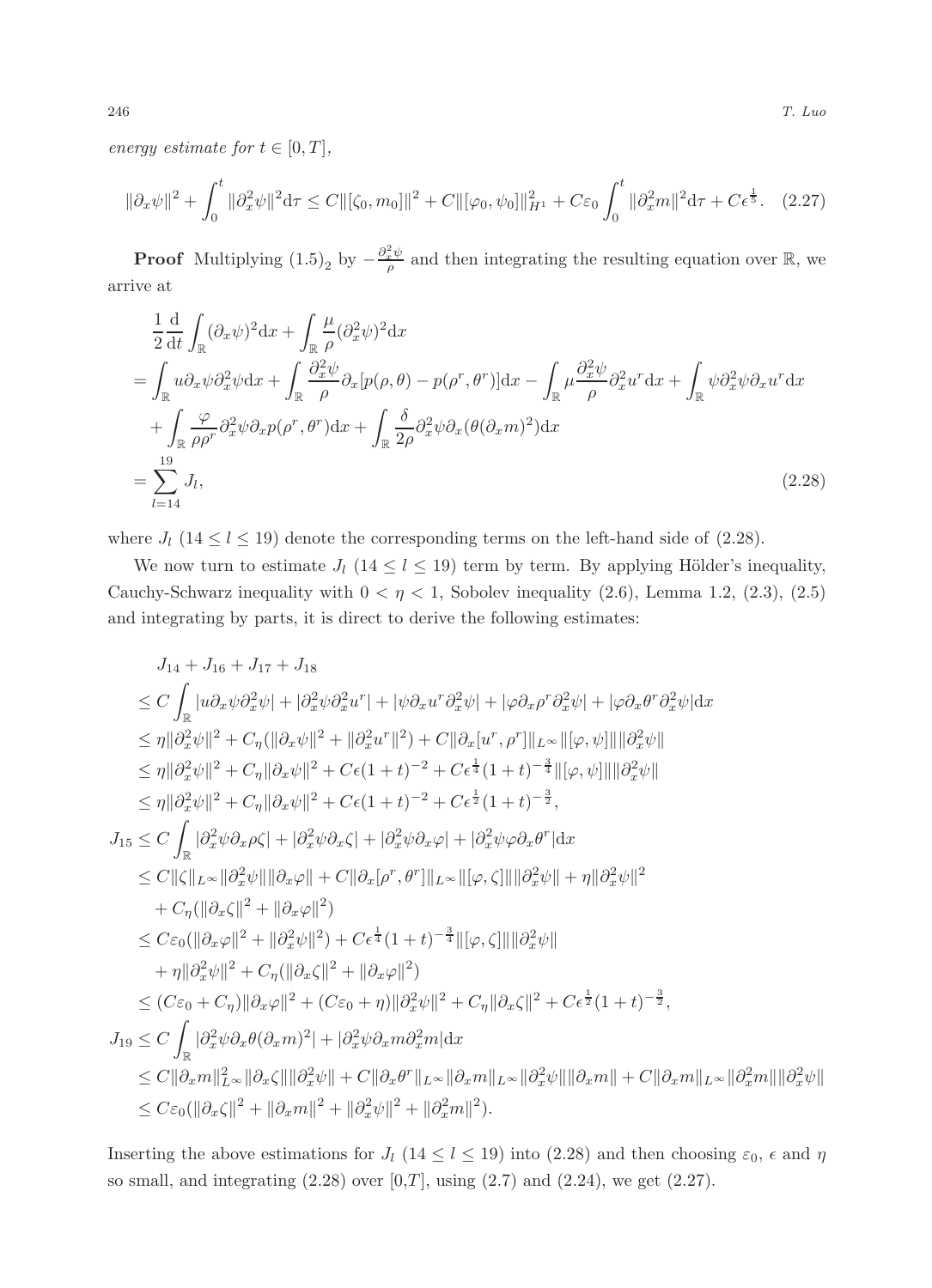Lemma 2.4 Assume the conditions in Proposition 2.1 hold, then we have the following energy estimate for  $t \in [0, T]$ ,

$$
\|\partial_x \zeta\|^2 + \int_0^t \|\partial_x^2 \zeta\|^2 d\tau \le C \|\varphi_0, \psi_0, \zeta_0\|_{H^1}^2 + C \|m_0\|^2 + C\varepsilon_0 \int_0^t \|\partial_x^2 m\|^2 d\tau + C\epsilon^{\frac{1}{5}}.
$$
 (2.29)

**Proof** Multiplying  $(1.5)_{3}$  by  $-\frac{\partial_x^2 \zeta}{\rho}$  $\frac{d^2S}{\rho}$  and then integrating the resulting equation over R, we arrive at

$$
\frac{1}{2}\frac{d}{dt}\int_{\mathbb{R}}\frac{R}{\gamma-1}(\partial_x\zeta)^2dx + \int_{\mathbb{R}}\frac{\beta}{\rho}(\partial_x^2\zeta)^2dx
$$
\n
$$
= -\int_{\mathbb{R}}\frac{R}{2(\gamma-1)}\partial_x u(\partial_x\zeta)^2dx + \int_{\mathbb{R}}R\theta\partial_x^2\zeta\partial_x\psi dx - \int_{\mathbb{R}}\frac{\beta}{\rho}\partial_x^2\zeta\partial_x^2\theta^r dx - \int_{\mathbb{R}}\frac{\mu}{\rho}\partial_x^2\zeta(\partial_x u)^2dx
$$
\n
$$
+ \int_{\mathbb{R}}R\zeta\partial_x u^r\partial_x^2\zeta dx + \int_{\mathbb{R}}\frac{R}{\gamma-1}\psi\partial_x\theta^r\partial_x^2\zeta dx + \int_{\mathbb{R}}\frac{\delta}{2\rho}\theta\partial_x u(\partial_x m)^2\partial_x^2\zeta dx
$$
\n
$$
= \sum_{l=20}^{26}J_l,
$$
\n(2.30)

where  $J_l$  (20  $\le l \le 26$ ) denote the corresponding terms on the left-hand side of (2.30).

We now turn to estimate  $J_l$  (20  $\leq l \leq 26$ ) term by term. By applying Hölder's inequality, Cauchy-Schwarz inequality with  $0 < \eta < 1$ , Sobolev inequality (2.6), Lemma 1.2, (2.3), (2.5) and integrating by parts, it is direct to derive the following estimates:

$$
J_{20} \leq \int_{\mathbb{R}} |\partial_x \psi (\partial_x \zeta)^2| + |\partial_x u^r (\partial_x \zeta)^2| dx
$$
  
\n
$$
\leq C ||\partial_x \psi||_{L^{\infty}} ||\partial_x \zeta||^2 + C ||\partial_x u^r||_{L^{\infty}} ||\partial_x \zeta||^2
$$
  
\n
$$
\leq C (||\partial_x \psi|| + ||\partial_x^2 \psi||) ||\partial_x \zeta||^2 + C ||\partial_x u^r||_{L^{\infty}} ||\partial_x \zeta||^2
$$
  
\n
$$
\leq C(\varepsilon_0 + \varepsilon) ||\partial_x \zeta||^2 + C\varepsilon_0 ||\partial_x^2 \psi||^2,
$$
  
\n
$$
J_{21} \leq \int_{\mathbb{R}} |\partial_x^2 \zeta \partial_x \psi| dx
$$
  
\n
$$
\leq C ||\theta||_{L^{\infty}} ||\partial_x^2 \zeta|| ||\partial_x \psi||
$$
  
\n
$$
\leq C\varepsilon_0 (||\partial_x^2 \zeta||^2 + ||\partial_x \psi||^2),
$$
  
\n
$$
J_{22} \leq C \int_{\mathbb{R}} |\partial_x^2 \zeta \partial_x^2 \theta^r| dx
$$
  
\n
$$
\leq \eta ||\partial_x^2 \zeta||^2 + C_{\eta} \epsilon (1 + t)^{-2},
$$
  
\n
$$
J_{23} \leq C \int_{\mathbb{R}} |\partial_x^2 \zeta (\partial_x u)^2| dx
$$
  
\n
$$
\leq C ||\partial_x \psi||_{L^{\infty}} ||\partial_x^2 \zeta|| ||\partial_x \psi|| + C ||\partial_x u^r||_{L^{\infty}} ||\partial_x^2 \zeta|| ||\partial_x u^r||
$$
  
\n
$$
\leq C (||\partial_x \psi|| + ||\partial_x^2 \psi||) ||\partial_x^2 \zeta|| ||\partial_x \psi|| + C\varepsilon^{\frac{1}{2}} (1 + t)^{-1} ||\partial_x^2 \zeta||
$$
  
\n
$$
\leq C(\varepsilon_0 + \varepsilon^{\frac{1}{2}}) ||\partial_x \zeta||^2 + C\varepsilon_0 (||\partial_x^2 \psi||^2 + ||\partial_x \psi||^2) + C\varepsilon^{\frac{1}{
$$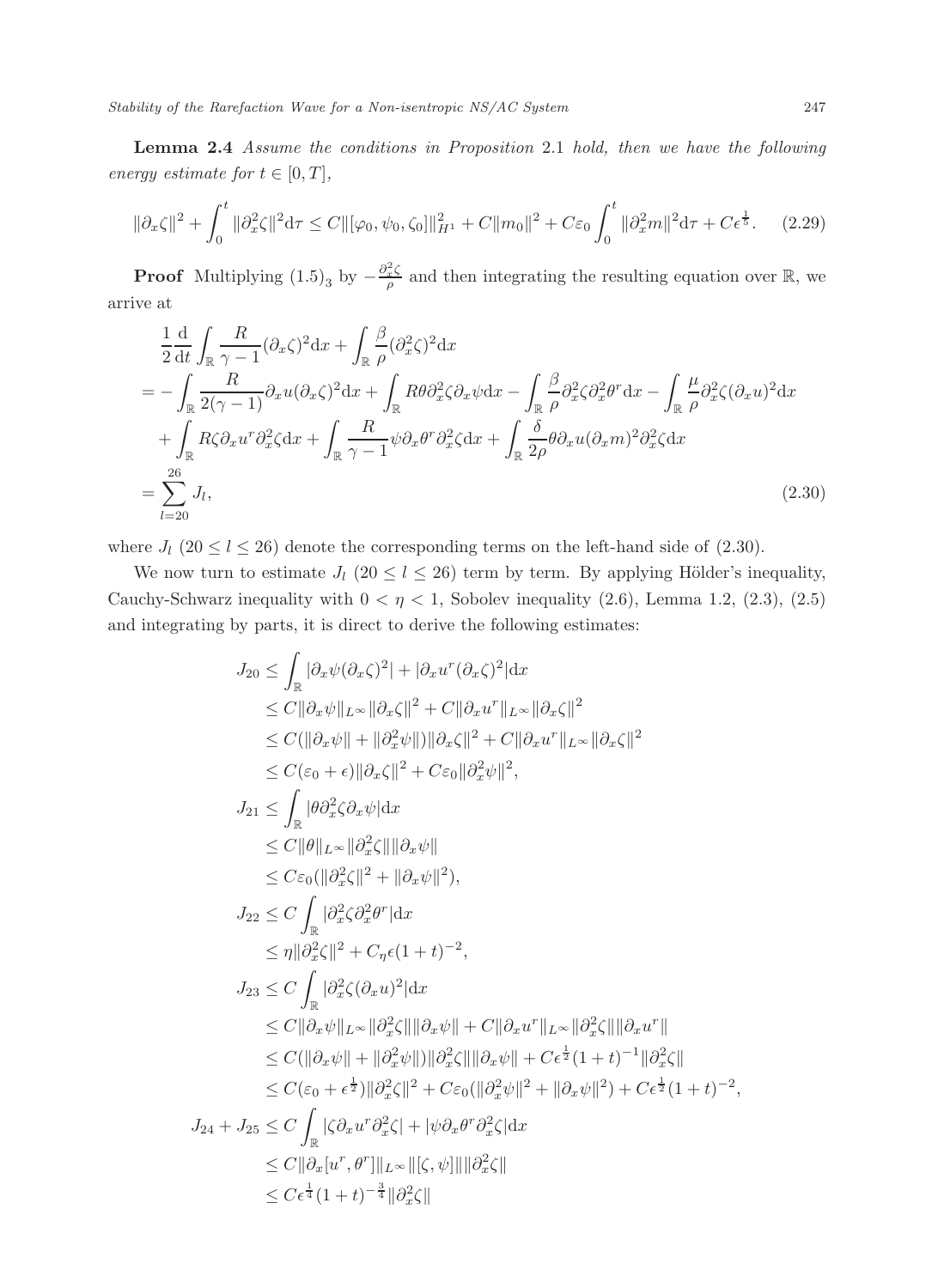$$
\leq \eta \|\partial_x^2 \zeta\|^2 + \epsilon^{\frac{1}{2}} (1+t)^{-\frac{3}{2}},
$$
  
\n
$$
J_{26} \leq C \int_{\mathbb{R}} |\partial_x u(\partial_x m)^2 \partial_x^2 \zeta| dx
$$
  
\n
$$
\leq C \|\partial_x m\|_{L^\infty}^2 \|\partial_x \psi\| \|\partial_x^2 \zeta\| + C \|\partial_x u^r\|_{L^\infty} \|\partial_x m\|_{L^\infty} \|\partial_x m\| \|\partial_x^2 \zeta\|
$$
  
\n
$$
\leq C \varepsilon_0 (\|\partial_x \psi\|^2 + \|\partial_x^2 \zeta\|^2 + \|\partial_x m\|^2).
$$

Inserting the above estimations for  $J_l$  (20  $\leq l \leq 26$ ) into (2.35) and then choosing  $\varepsilon_0$ ,  $\epsilon$  and  $\eta$  so small, and integrating (2.35) over [0,T], using (2.7), (2.24) and (2.27), we get (2.29).

Lemma 2.5 Assume the conditions in Proposition 2.1 hold, then we have the following energy estimate for  $t \in [0, T]$ ,

$$
\|\partial_x m\|^2 + \int_0^t \|\partial_x^2 m\|^2 d\tau \le C \|\varphi_0, \psi_0, \zeta_0, m_0\|\|_{H^1}^2 + C\epsilon^{\frac{1}{5}}.
$$
\n(2.31)

**Proof** Multiplying  $(1.5)$ <sub>3</sub> by  $-\frac{\partial_x^2 m}{\rho}$  and then integrating the resulting equation over R, we arrive at

$$
\frac{1}{2}\frac{d}{dt}\int_{\mathbb{R}}(\partial_x m)^2 dx + \int_{\mathbb{R}}\frac{\delta\theta}{a\rho}(\partial_x^2 m)^2 dx
$$
  
= 
$$
-\int_{\mathbb{R}}\frac{\partial_x u}{2}(\partial_x m)^2 dx + \int_{\mathbb{R}}\frac{\theta}{a\delta}(m^3 + 3m^2 + 2m)\partial_x^2 m dx
$$
  
= 
$$
\sum_{l=27}^{28} J_l,
$$
 (2.32)

where  $J_l$  (27  $\leq l \leq 28$ ) denote the corresponding terms on the left-hand side of (2.32).

We now turn to estimate  $J_l$  (27  $\leq l \leq 28$ ) term by term. By applying Hölder's inequality, Cauchy-Schwarz inequality with  $0 < \eta < 1$ , Sobolev inequality (2.6), Lemma 1.2, (2.3), (2.5) and integrating by parts, it is direct to derive the following estimates:

$$
J_{27} \leq C \int_{\mathbb{R}} |\partial_x \psi (\partial_x m)^2| + |\partial_x u^r (\partial_x m)^2| dx
$$
  
\n
$$
\leq C ||\partial_x m||_{L^{\infty}} ||\partial_x \psi|| ||\partial_x m|| + C ||\partial_x u^r||_{L^{\infty}} ||\partial_x m||^2
$$
  
\n
$$
\leq C(\varepsilon_0 + \varepsilon) ||\partial_x m||^2 + C\varepsilon_0 ||\partial_x \psi||^2,
$$
  
\n
$$
J_{28} \leq C \int_{\mathbb{R}} |m \partial_x \zeta \partial_x m| + |m \partial_x \theta^r \partial_x m| + |\partial_x m|^2 dx
$$
  
\n
$$
\leq C ||m||_{L^{\infty}} ||\partial_x \zeta|| ||\partial_x m|| + C ||\partial_x \theta^r||_{L^{\infty}} ||m|| ||\partial_x m|| + C ||\partial_x m||^2
$$
  
\n
$$
\leq C\varepsilon_0 (||\partial_x \zeta||^2 + ||\partial_x m||^2) + C\varepsilon^{\frac{1}{4}} (1+t)^{-\frac{3}{4}} ||m|| ||\partial_x m|| + C ||\partial_x m||^2
$$
  
\n
$$
\leq (C\varepsilon_0 + C + \eta) ||\partial_x m||^2 + C\varepsilon_0 ||\partial_x \zeta||^2 + C\varepsilon^{\frac{1}{2}} (1+t)^{-\frac{3}{2}}.
$$

Inserting the above estimations for  $J_l$  (27  $\le l \le 28$ ) into (2.35) and then choosing  $\varepsilon_0$ ,  $\epsilon$  and  $\eta$  so small, and integrating (2.35) over [0,T], using (2.7), (2.24) and (2.27), we get (2.31).

Lemma 2.6 Assume the conditions in Proposition 2.1 hold, then we have the following energy estimate for  $t \in [0, T]$ ,

$$
\|\partial_x^2 m\|^2 + \int_0^t \|\partial_x^3 m\|^2 d\tau \le C \|\varphi_0, \psi_0, \zeta_0\|\|_{H^1}^2 + C \|m_0\|_{H^2}^2 + C\epsilon^{\frac{1}{5}}.
$$
 (2.33)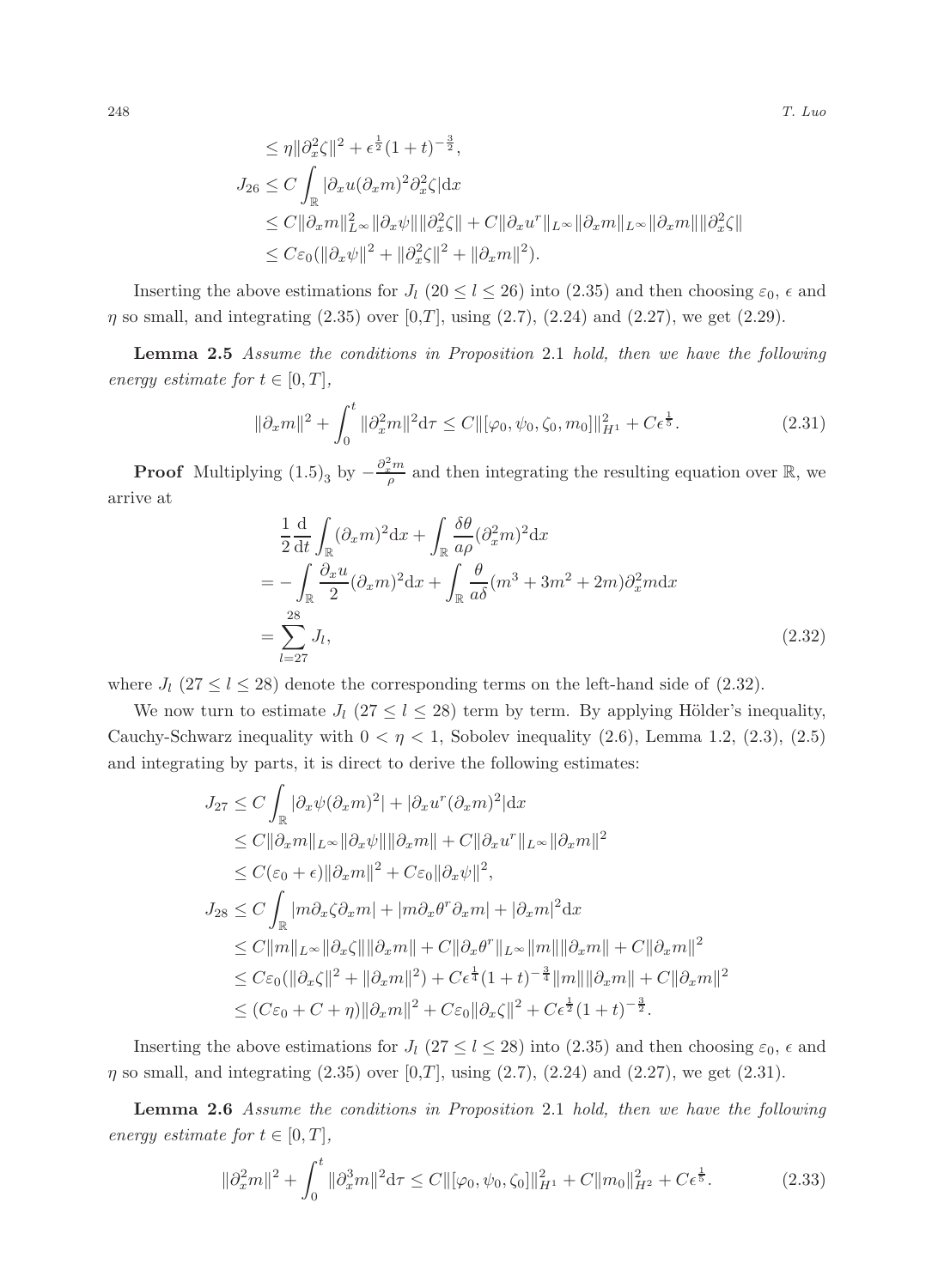Stability of the Rarefaction Wave for a Non-isentropic NS/AC System 249

**Proof** Differentiate  $(1.5)<sub>4</sub>$  with respect to x, we deduce that

$$
\rho(\partial_{xt}m + u\partial_x^2 m + \partial_x u\partial_x m) + \partial_x \rho(\partial_t m + u\partial_x m)
$$
  
=  $\frac{\delta}{a}\theta \partial_x^3 m + \frac{\delta}{a}\partial_x \theta \partial_x^2 m - \frac{\rho \theta}{a\delta}(3m^2 + 6m + 2)\partial_x m$   
 $-\frac{\theta}{a\delta}\partial_x \rho(m^3 + 3m^2 + 2m) - \frac{\rho}{a\delta}\partial_x \theta(m^3 + 3m^2 + 2m).$  (2.34)

Then, multiplying (2.34) by  $-\frac{\partial_x^3 m}{\rho}$ , and integrating the resulting equation over R and using integrating by parts, we arrive at

$$
\frac{1}{2}\frac{d}{dt}\int_{\mathbb{R}}\rho^{2}(\partial_{x}^{2}m)^{2}dx + \int_{\mathbb{R}}\frac{\delta\theta}{a\rho}(\partial_{x}^{3}m)^{2}dx
$$
\n
$$
= \int_{\mathbb{R}}u\partial_{x}^{2}m\partial_{x}^{3}mdx + \int_{\mathbb{R}}\partial_{x}u\partial_{x}m\partial_{x}^{3}mdx + \int_{\mathbb{R}}\frac{\partial_{x}\rho}{\rho}\partial_{x}^{3}m(\partial_{t}m + u\partial_{x}m)dx - \int_{\mathbb{R}}\frac{\delta}{a\rho}\partial_{x}\theta\partial_{x}^{2}m\partial_{x}^{3}mdx
$$
\n
$$
+ \int_{\mathbb{R}}\frac{\theta}{a\delta}(3m^{2} + 6m + 2)\partial_{x}m\partial_{x}^{3}mdx + \int_{\mathbb{R}}\frac{\theta}{a\delta\rho}\partial_{x}\rho(m^{3} + 3m^{2} + 2m)\partial_{x}^{3}mdx
$$
\n
$$
+ \int_{\mathbb{R}}\frac{\partial_{x}\theta}{a\delta}(m^{3} + 3m^{2} + 2m)\partial_{x}^{3}mdx
$$
\n
$$
= \sum_{l=29}^{35}J_{l}.
$$
\n(2.35)

We now turn to estimate  $J_l$  (29  $\leq l \leq$  35) term by term. By applying Hölder's inequality, Cauchy-Schwarz inequality with  $0 < \eta < 1$ , Sobolev inequality (2.6), Lemma 1.2, (2.3), (2.5),  $(1.5)<sub>4</sub>$ , it is direct to derive the following estimates:

$$
J_{29} + J_{33} \leq C \int_{\mathbb{R}} |u \partial_x^2 m \partial_x^3 m| + |\partial_x m \partial_x^3 m| dx
$$
  
\n
$$
\leq \eta ||\partial_x^3 m||^2 + C_{\eta} (||\partial_x m||^2 + ||\partial_x^2 m||^2),
$$
  
\n
$$
J_{30} \leq C \int_{\mathbb{R}} |\partial_x \psi \partial_x m \partial_x^3 m| + |\partial_x u^T \partial_x m \partial_x^3 m| dx
$$
  
\n
$$
\leq C ||\partial_x m||_{L^{\infty}} ||\partial_x \psi|| ||\partial_x^3 m|| + ||\partial_x u^T||_{L^{\infty}} ||\partial_x m|| ||\partial_x^3 m||
$$
  
\n
$$
\leq C(\varepsilon_0 + \varepsilon) ||\partial_x^3 m||^2 + C\varepsilon_0 ||\partial_x \psi||^2 + C\varepsilon ||\partial_x m||^2,
$$
  
\n
$$
J_{31} = \int_{\mathbb{R}} \frac{\partial_x \rho}{\rho} \partial_x^3 m \Big[ \frac{\delta \theta}{a \rho} \partial_x^2 m - \frac{\theta}{a \delta} (m^3 + 3m^2 + 2m) \Big] dx
$$
  
\n
$$
\leq \int_{\mathbb{R}} |\partial_x \rho \partial_x^3 m \partial_x^2 m| + |m \partial_x \rho \partial_x^3 m| dx
$$
  
\n
$$
\leq C ||\partial_x^2 m||_{L^{\infty}} ||\partial_x \varphi|| ||\partial_x^3 m|| + C ||m||_{L^{\infty}} ||\partial_x \varphi|| ||\partial_x^3 m|| + C ||\partial_x \rho^r||_{L^{\infty}} ||\partial_x^2 m|| ||\partial_x^3 m||
$$
  
\n
$$
+ C ||\partial_x \rho^r||_{L^{\infty}} ||\partial_x^3 m|| ||m||
$$
  
\n
$$
\leq C (||\partial_x^2 m|| + ||\partial_x^3 m||) ||\partial_x \varphi|| ||\partial_x^3 m|| + C\varepsilon_0 (||\partial_x \varphi||^2 + ||\partial_x^3 m||^2)
$$
  
\n
$$
+ C\varepsilon (||\partial_x^3 m||^2 + ||\partial_x^2 m||^2) + C\varepsilon_4^{\frac{1}{4}} (1 + t)^{-\frac{3}{4}} ||\partial_x
$$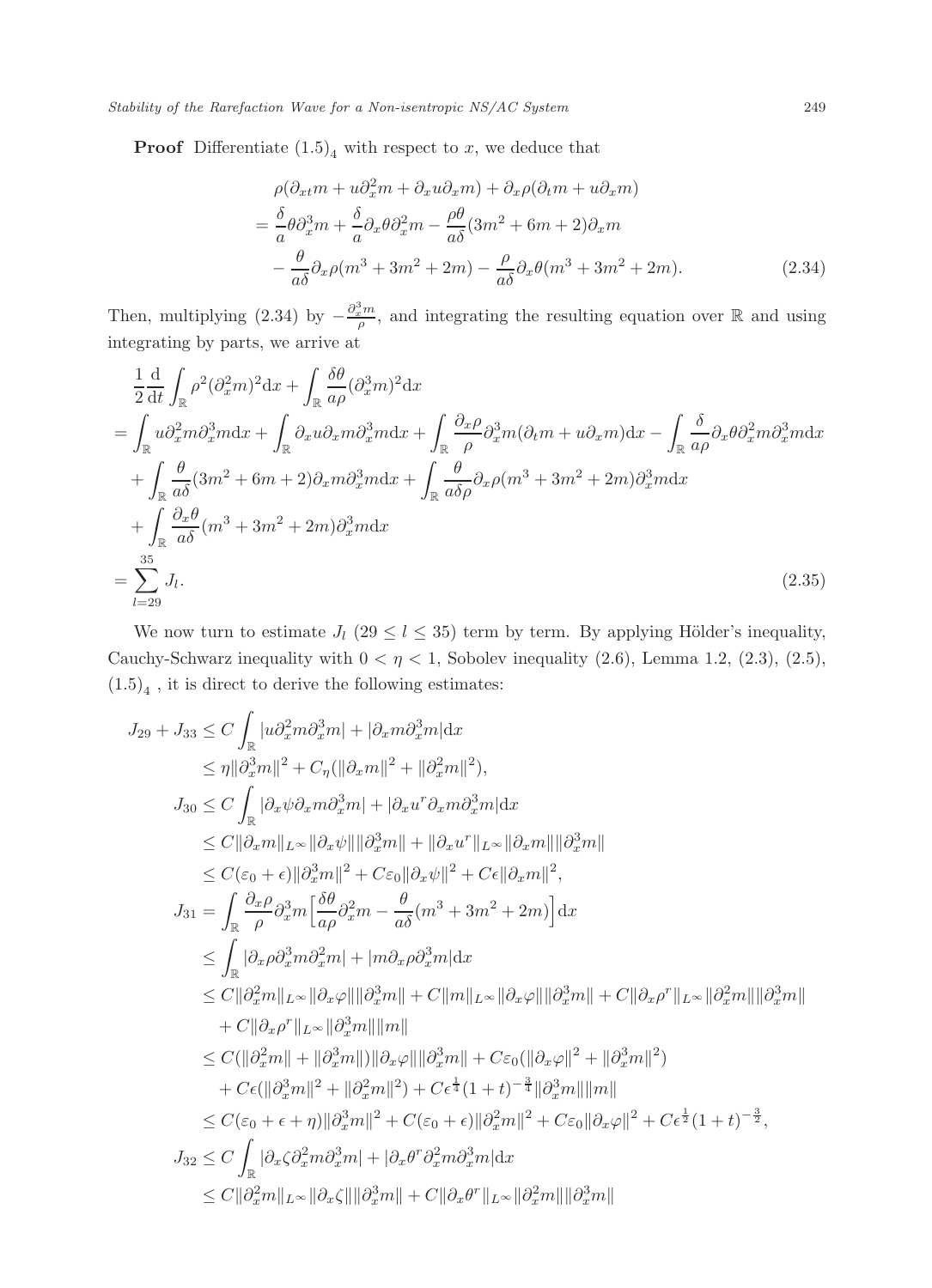$$
\leq C(||\partial_x^2 m|| + ||\partial_x^3 m||) ||\partial_x \zeta|| ||\partial_x^3 m|| + C||\partial_x^2 m|| ||\partial_x^3 m||
$$
  
\n
$$
\leq C(\varepsilon_0 + \epsilon)(||\partial_x^2 m||^2 + ||\partial_x^3 m||^2),
$$
  
\n
$$
J_{34} + J_{35} \leq C \int_{\mathbb{R}} |m \partial_x \varphi \partial_x^3 m| + |m \partial_x \rho^r \partial_x^3 m| + |m \partial_x \zeta \partial_x^3 m| + |m \partial_x \theta^r \partial_x^3 m| \mathrm{d}x
$$
  
\n
$$
\leq C||m||_{L^{\infty}} ||\partial_x[\varphi, \zeta] || ||\partial_x^3 m|| + C||\partial_x[\rho^r, \theta^r] ||_{L^{\infty}} ||m|| ||\partial_x^3 m||
$$
  
\n
$$
\leq C\varepsilon_0(||\partial_x \varphi||^2 + ||\partial_x \zeta||^2 + ||\partial_x^3 m||^2) + C\epsilon^{\frac{1}{4}}(1+t)^{-\frac{3}{4}} ||m|| ||\partial_x^3 m||
$$
  
\n
$$
\leq C(\varepsilon_0 + \eta) ||\partial_x^3 m||^2 + C\varepsilon_0(||\partial_x \varphi||^2 + ||\partial_x \zeta||^2) + C\epsilon^{\frac{1}{2}}(1+t)^{-\frac{3}{2}}.
$$

Inserting the above estimations for  $J_l$  (29  $\leq l \leq 35$ ) into (2.35) and then choosing  $\varepsilon_0$ ,  $\epsilon$  and  $\eta$  so small, and integrating (2.35) over [0,T], using (2.7), (2.24), (2.27), (2.29) and (2.31), we get (2.33).

Proof of Proposition 2.1 Combinations of the estimates  $(2.7)$ ,  $(2.24)$ ,  $(2.27)$ ,  $(2.29)$ ,  $(2.31), (2.33)$  and taking  $\varepsilon_0$  and  $\epsilon$  sufficiently small, we can get the desired estimate (2.4). Thus the proof of Proposition 2.1 is completed.

### 3 Global Existence and Large Time Behavior

We are now in a position to complete the following.

**Proof of Theorem1.1** By the a priori estimates (2.4), there exists a positive constant  $C_0$ such that

$$
\|[\varphi,\psi,\zeta]\|_{H^1}^2 + \|m\|_{H^2}^2 \le C_0(\|[\varphi_0,\psi_0,\zeta_0]\|_{H^1}^2 + \|m_0\|_{H^2}^2 + \epsilon^{\frac{1}{5}}). \tag{3.1}
$$

By letting  $\epsilon > 0$  be small enough, the global existence of the solution to Cauchy problem  $(2.1)$ – $(2.2)$  then follows from the standard continuation argument based on the local existence and the a priori estimates (2.4). Moreover, (3.1) implies (1.21). For the large time behavior in (1.22), one can verify that

$$
\lim_{t \to +\infty} \|\partial_x[\varphi, \psi, \zeta, m](t)\|_{L^2}^2 = 0. \tag{3.2}
$$

To prove  $(3.2)$ , we get from  $(2.1)<sub>1</sub>$ ,  $(2.4)$ ,  $(2.25)$ ,  $(2.28)$  and  $(2.35)$  that

$$
\int_0^{+\infty} \left| \frac{d}{dt} ||\partial_x[\varphi, \psi, \zeta, m]||^2 \right| dt
$$
  
=  $2 \int_0^{+\infty} \left| \int_{\mathbb{R}} \partial_t \partial_x \varphi \partial_x \varphi dx \right| dt + \int_0^{+\infty} \left| \frac{d}{dt} ||\partial_x[\psi, \zeta, m]||^2 \right| dt$   
 $\leq C + C \int_0^{+\infty} ||\partial_x[\varphi, \psi, \zeta, \partial_x[\psi, \zeta, m, \partial_x m]]||^2 dt < +\infty.$  (3.3)

Consequently,  $(3.3)$  together with  $(2.4)$  gives  $(3.2)$ . Then  $(1.22)$  follows from  $(3.2)$ , Lemma 1.2 (iii) and Sobolev's inequality. This ends the proof of Theorem 1.1.

Acknowledgement The author would like to thank Professor Changjiang Zhu for his continuous help and encouragements.

 $250$  T. Luo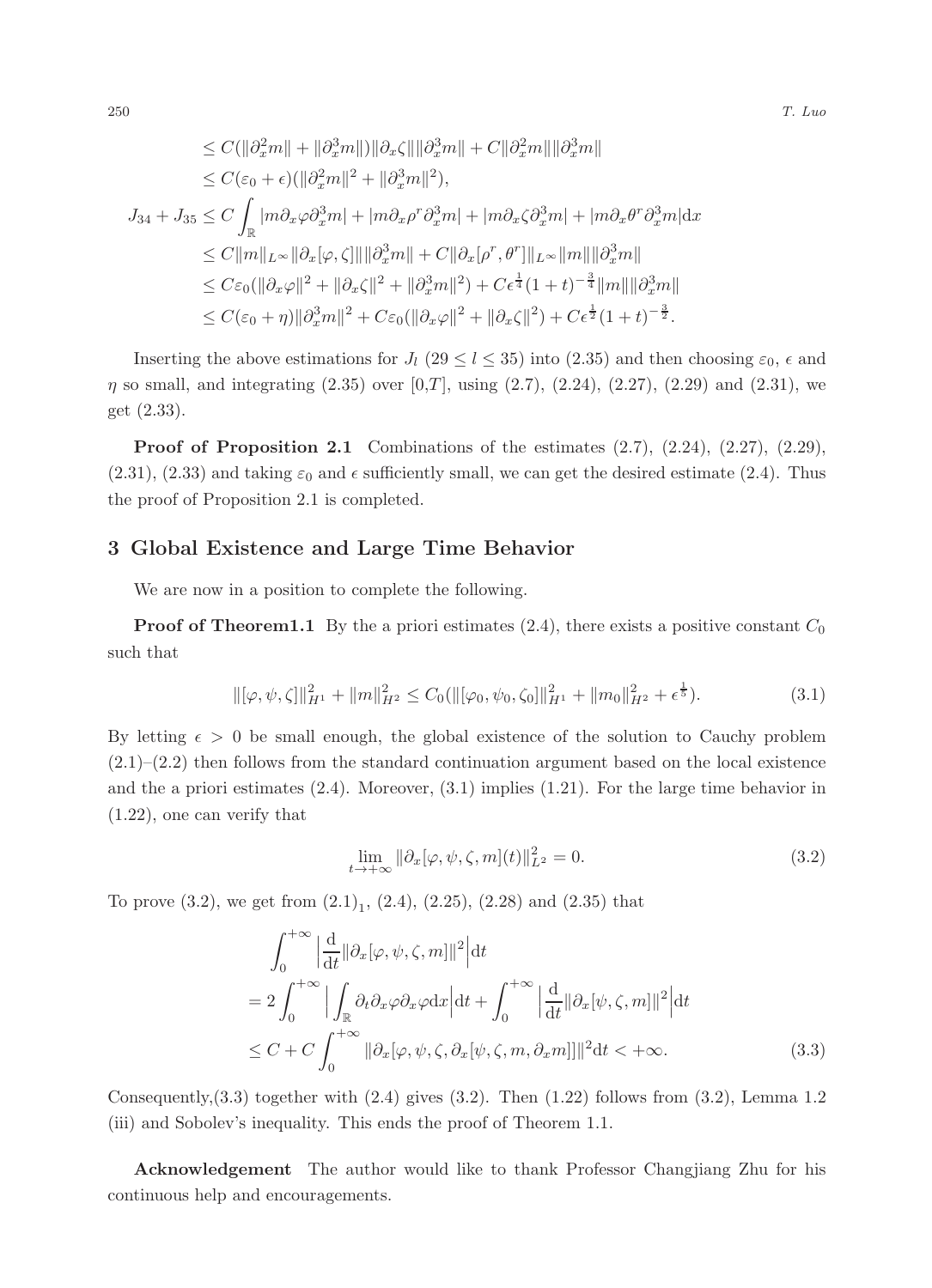## References

- [1] Blesgen, T., A generalization of the Navier-Stokes equations to two-phase flows, J. Phys. D: Appl. Phys., 32, 1999, 1119–1123.
- Boyer, F., A theoretical and numerical model for the study of incompressible mixture flows, Comput.  $\Theta$ Fluids, 31, 2002, 41–68.
- [3] Chen, M. T. and Guo, X. W., Global large solutions for a coupled compressible Navier-Stokes/Allen-Cahn system with initial vacuum, Nonlinear Anal. Real World Appl., 37, 2017, 350–373.
- [4] Dafermos, C. M., Hyperbolic Conservation Laws in Continuum Physics, 3rd ed., Springer-Verlag, Berlin, 2010, xxxvi+708 pp.
- [5] Ding, S. J., Li, Y. H. and Luo, W. L., Global solutions for a coupled compressible Navier-Stokes/Allen-Cahn system in 1D, J. Math. Fluid Mech., 15, 2013, 335–360.
- [6] Evje, S. and Wen, H. Y., On the large time behavior of the compressible gas-liquid drift-flux model with slip, Math. Models Methods Appl. Sci., 25, 2015, 2175–2215.
- [7] Evje, S. and Wen, H. Y., Global solutions of a viscous gas-liquid model with unequal fluid velocities in a closed conduit, SIAM J. Math. Anal., 47, 2015, 381–406.
- [8] Evje, S. and Wen, H. Y., Weak solutions of a two-phase Navier-Stokes model with a general slip law, J. Funct. Anal., 268, 2015, 93–139.
- [9] Feireisl, E., Petzeltová, H., Rocca, E. and Schimperna, G., Analysis of a phase-field model for two-phase compressible fluids, Math. Models Methods Appl. Sci., 20, 2010, 1129–1160.
- [10] Freistühler, H. and Kotschote, M., Phase-field and Korteweg-type models for the time-dependent flow of compressible two-phase fluids, Arch. Rational Mech. Anal., 224, 2017, 1–20.
- [11] Gal, C. G. and Grasselli, M., Asymptotic behavior of a Cahn-Hilliard-Navier-Stokes system in 2D, Ann. Inst. H. Poincaré Anal. Non Linéaire, 27, 2010, 401-436.
- [12] Goodman, J., Nonlinear asymptotic stability of viscous shock profiles for conservation laws, Arch. Ration. Mech. Anal., 95, 1986, 325–344.
- [13] Huang, F. M., Li, J. and Matsumura, A., Asymptotic stability of combination of viscous contact wave with rarefaction waves for one-dimensional compressible Navier-Stokes system, Arch. Ration. Mech. Anal., 197, 2010, 89–116.
- [14] Huang, F. M., Matsumura, A. and Xin, Z. P., Stability of contact discontinuities for the 1-D compressible Navier-Stokes equations, Arch. Ration. Mech. Anal., 179, 2006, 55–77.
- [15] Huang, F. M., Xin, Z. P. and Yang, T., Contact discontinuity with general perturbations for gas motions, Adv. Math., 219, 2008, 1246–1297.
- [16] Kotschote, M., Strong solutions of the Navier-Stokes equations for a compresible fluid of Allen-Cahn type, Arch. Ration. Mech. Anal., 206, 2012, 489-514.
- [17] Kotschote, M., Spectral analysis for travelling waves in compressible two-phase fluids of Navier-Stokes-Allen-Cahn type, J. Evol. Equ., 17, 2017, 359–385.
- [18] Liu, T. P., Shock waves for compressible Navier-Stokes equations are stable, Comm. Pure Appl. Math., 39, 1986, 565–594.
- [19] Liu, T. P. and Xin, Z. P., Nonlinear stability of rarefaction waves for compressible Navier-Stokes equations, Comm. Math. Phys., 118, 1988, 451–465.
- [20] Liu, W. Y., Bertozzi, A. and Kolokolnikov, T., Diffuse interface surface tension models in an expanding flow, Commun. Math. Sci., 10, 2012, 387–418.
- [21] Luo, T., Yin, H. Y. and Zhu, C. J., Stability of the rarefaction wave for a coupled compressible Navier-Stokes/Allen-Cahn system, Math. Methods Appl. Sci., 41, 2018, 4724–4736.
- [22] Luo, T., Yin, H. Y. and Zhu, C. J., Stability of composite wave for compressible Navier-Stokes/Allen-Cahn system, Math. Models Methods Appl. Sci., 30, 2019, 343–385.
- [23] Matsumura, A. and Nishihara, K., Asymptotics toward the rarefaction waves of the solutions of a onedimensional model system for compressible viscous gas, Japan J. Appl. Math., 3, 1986, 1–13.
- [24] Matsumura, A. and Nishihara, K., Global stability of the rarefaction wave of a one-dimensional model system for compressible viscous gas, Comm. Math. Phys., 144, 1992, 325–335.
- [25] Smoller, J., Shock Waves and Reaction-Diffusion Equations, Springer-Verlag, New York, Berlin, 1983.
- [26] Xu, X., Zhao, L. Y. and Liu, C., Axisymmetric solutions to coupled Navier-Stokes/Allen-Cahn equations, SIAM J. Math. Anal., 41, 2009, 2246–2282.